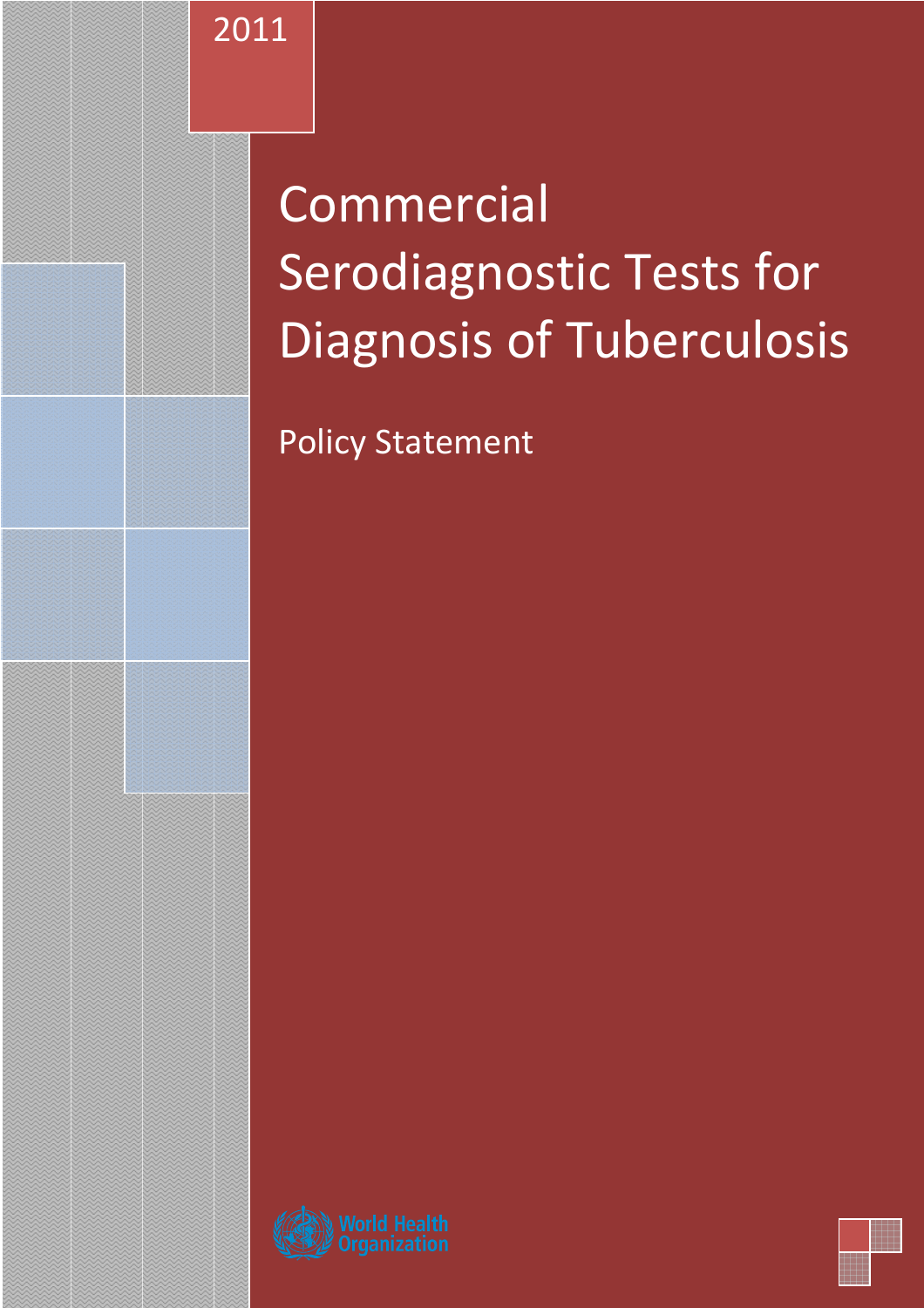## WHO Library Cataloguing-in-Publication Data

Commercial serodiagnostic tests for diagnosis of tuberculosis: policy statement.

1.Tuberculosis - diagnosis. 2.Serologic tests - standards. 3.Guidelines. I.World Health Organization.

ISBN 978 92 4 150205 4 (NLM classification: WF 220)

## © World Health Organization 2011

All rights reserved. Publications of the World Health Organization are available on the WHO web site (www.who.int) or can be purchased from WHO Press, World Health Organization, 20 Avenue Appia, 1211 Geneva 27, Switzerland (tel.: +41 22 791 3264; fax: +41 22 791 4857; e-mail: **bookorders@who.int**).

Requests for permission to reproduce or translate WHO publications – whether for sale or for noncommercial distribution – should be addressed to WHO Press through the WHO web site

(http://www.who.int/about/licensing/copyright\_form/en/index.html).

The designations employed and the presentation of the material in this publication do not imply the expression of any opinion whatsoever on the part of the World Health Organization concerning the legal status of any country, territory, city or area or of its authorities, or concerning the delimitation of its frontiers or boundaries. Dotted lines on maps represent approximate border lines for which there may not yet be full agreement.

The mention of specific companies or of certain manufacturers' products does not imply that they are endorsed or recommended by the World Health Organization in preference to others of a similar nature that are not mentioned. Errors and omissions excepted, the names of proprietary products are distinguished by initial capital letters.

All reasonable precautions have been taken by the World Health Organization to verify the information contained in this publication. However, the published material is being distributed without warranty of any kind, either expressed or implied. The responsibility for the interpretation and use of the material lies with the reader. In no event shall the World Health Organization be liable for damages arising from its use.

Printed in Switzerland

WHO/HTM/TB/2011.5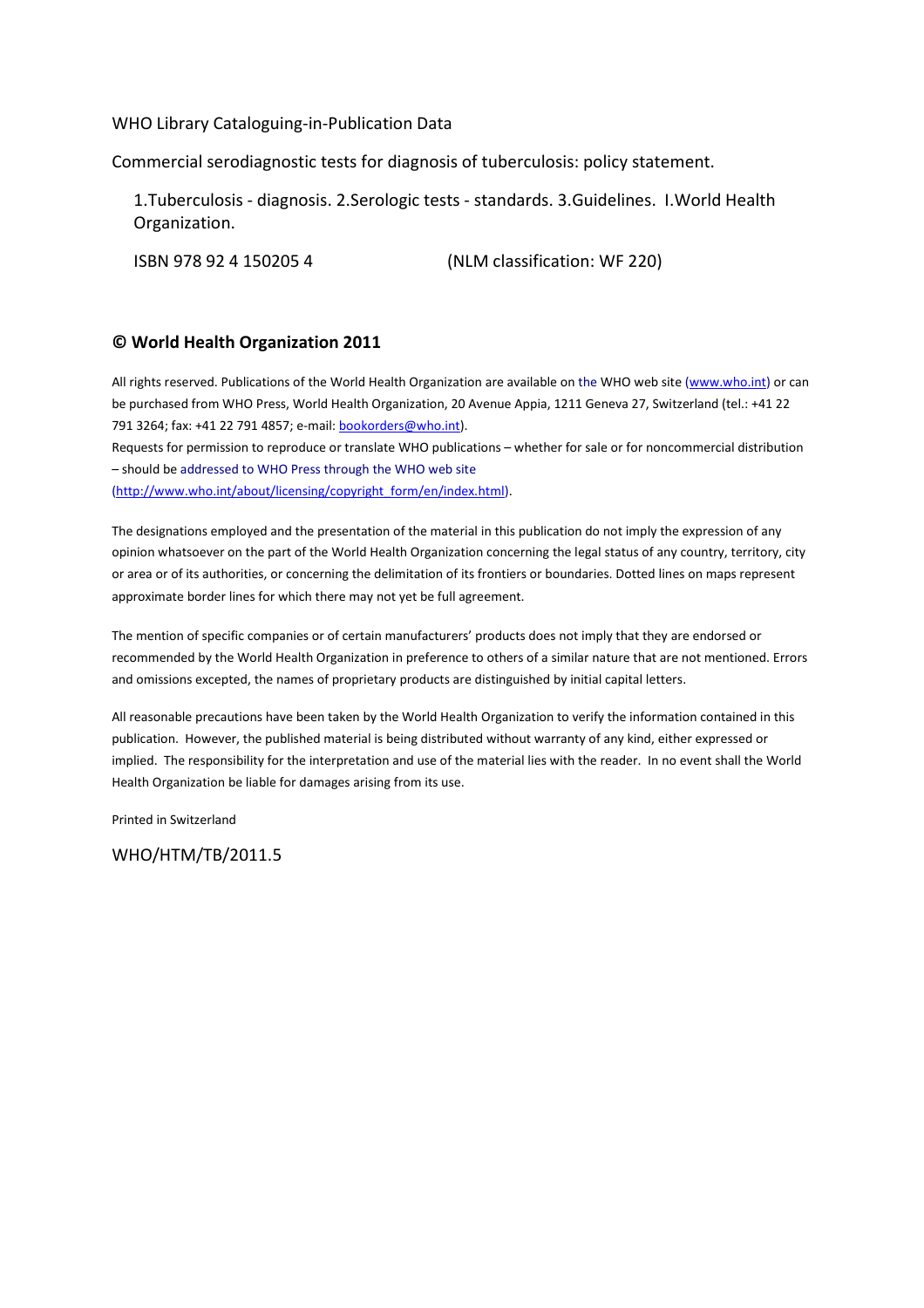# **Contents**

| 1. |     |       |                                                                                                                                                                         |  |  |  |  |  |  |  |  |
|----|-----|-------|-------------------------------------------------------------------------------------------------------------------------------------------------------------------------|--|--|--|--|--|--|--|--|
| 2. |     |       |                                                                                                                                                                         |  |  |  |  |  |  |  |  |
|    |     |       |                                                                                                                                                                         |  |  |  |  |  |  |  |  |
|    |     | 2.1.1 |                                                                                                                                                                         |  |  |  |  |  |  |  |  |
|    |     | 2.1.2 | WHO/TDR laboratory-based evaluation of 19 commercially available rapid                                                                                                  |  |  |  |  |  |  |  |  |
|    |     | 2.1.3 | Case study of economic and epidemiological impact of serologic testing for active                                                                                       |  |  |  |  |  |  |  |  |
|    |     |       | 2.2 Decision-making during the Expert Group meeting and external review 3                                                                                               |  |  |  |  |  |  |  |  |
|    |     |       |                                                                                                                                                                         |  |  |  |  |  |  |  |  |
| 3. |     |       |                                                                                                                                                                         |  |  |  |  |  |  |  |  |
|    |     |       |                                                                                                                                                                         |  |  |  |  |  |  |  |  |
|    | 3.2 |       |                                                                                                                                                                         |  |  |  |  |  |  |  |  |
|    | 3.3 |       | Case study of economic and epidemiological impact of serologic testing for active                                                                                       |  |  |  |  |  |  |  |  |
|    |     |       |                                                                                                                                                                         |  |  |  |  |  |  |  |  |
| 4. |     |       |                                                                                                                                                                         |  |  |  |  |  |  |  |  |
| 5. |     |       |                                                                                                                                                                         |  |  |  |  |  |  |  |  |
| 6. |     |       |                                                                                                                                                                         |  |  |  |  |  |  |  |  |
|    |     |       | Table 1. Should commercial serological tests be used as a replacement test for conventional<br>tests such as smear microscopy in patients suspected of having pulmonary |  |  |  |  |  |  |  |  |
|    |     |       | Table 2.Should commercial serological tests be used as an add-on to conventional tests<br>such as smear microscopy in patients suspected of having pulmonary            |  |  |  |  |  |  |  |  |
|    |     |       |                                                                                                                                                                         |  |  |  |  |  |  |  |  |
|    |     |       | Table 4. Diagnostic accuracy of Anda-TB IgG in studies of smear-negative patients (i.e. as an                                                                           |  |  |  |  |  |  |  |  |
| 7. |     |       |                                                                                                                                                                         |  |  |  |  |  |  |  |  |

# Annexes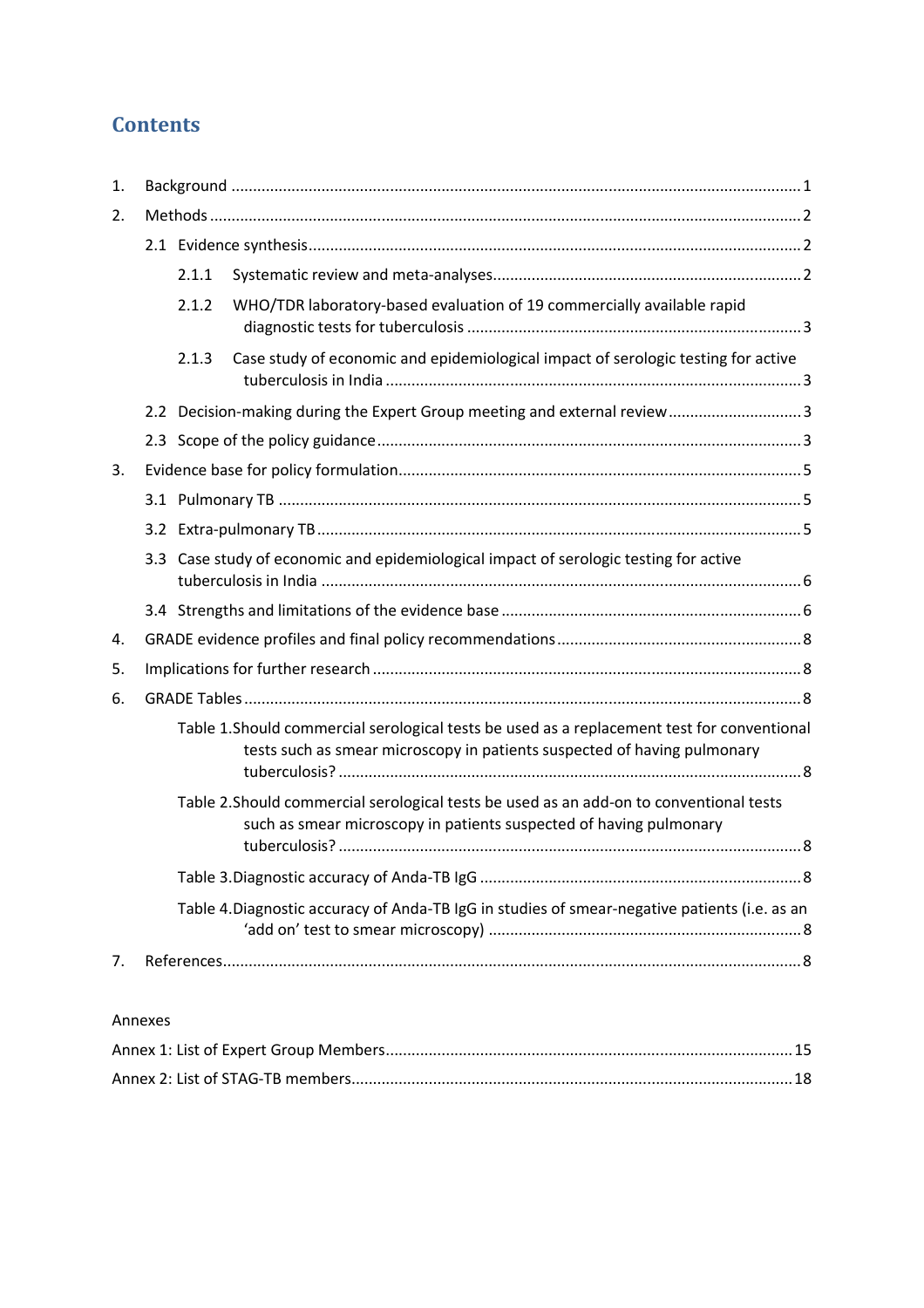# Executive summary

Background: An antibody detection-based diagnostic test in a user-friendly format could potentially replace microscopy and extend tuberculosis diagnosis to lower levels of health services. Dozens of commercial serological tests for tuberculosis are being marketed in many parts of the world, despite previous systematic reviews having reported variable sensitivity and specificity of these tests. Since the publication of these reviews, the evidence base has grown, methods for meta-analyses of diagnostic tests have evolved, and the WHO Stop TB Department (STB) has implemented a systematic approach to evidence synthesis for TB diagnostic policy development involving systematic reviews and meta-analyses, assessment of the evidence base by Expert Group review, and implementation of the GRADE process for evidence synthesis.

Methods: An updated systematic review was commissioned to synthesize the evidence on the diagnostic accuracy of commercial serological tests for pulmonary and extrapulmonary tuberculosis. Database searches for relevant studies in all languages were updated through May 2010 and a bivariate meta-analysis was performed that jointly models both test sensitivity and specificity. The findings were presented to an independent WHO Expert Group and the evidence assessed using the GRADE approach. As conflict of interest in diagnostic studies is a known concern the systematic review also evaluated the involvement of commercial test manufacturers in published studies.

Results: For pulmonary tuberculosis, 67 unique studies were identified, including 32 studies from low- and middle-income countries. None of these studies evaluated the tests in children. The results demonstrated that (1) for all commercial tests, sensitivity (0% to 100%) and specificity (31% to 100%) from individual studies were highly variable; (2) using bivariate meta-analysis for Anda-TB IgG (the most commonly evaluated test), the pooled sensitivity was 76% (95% CI 63% to 87%) in studies of smear-positive and 59% (95% CI 10% to 96%) in studies of smear-negative patients, respectively; the pooled specificity in these studies was similar: 92% (95% CI 74% to 98%) and 91% (95% CI 79% to 96%), respectively; (3) for Anda-TB IgG, sensitivity values in smearpositive (54% to 85%) and smear-negative (35% to 73% ) patients from individual studies were highly variable; (4) for Anda-TB IgG, specificity values from individual studies were variable (68% to 100%); (5) a TDR evaluation of 19 rapid commercial tests, in comparison with culture plus clinical follow-up, showed similar variability with sensitivity values of 1% to 60% and specificity of 53% to 99%; (6) compared with ELISAs [60% (95% CI 6% to 65%], immuno-chromatographic assays had lower sensitivity [53%, 95% CI 42% to 64%]; and (7) in a single study involving HIV-infected TB patients, the sensitivity of the SDHO test was 16% (95% CI 5% to 34%).

For extrapulmonary tuberculosis, 25 unique studies were identified, including 10 studies from low- and middle-income countries. None of these studies evaluated the tests in children. The results demonstrated that (1) for all commercial tests, sensitivity (0% to 100%) and specificity (59% to 100%) values from individual studies were highly variable; (2) pooled sensitivity was 64% (95% CI 28% to 92%) for lymph node tuberculosis and 46% (95% CI 29% to 63%) for pleural tuberculosis; (3) for Anda-TB IgG, the pooled sensitivity and specificity were 81% (95% CI 49% to 97%) and 85% (95% CI 77% to 92%) respectively while sensitivity (26% to 100%) and specificity (59% to 100%) values from individual studies were highly variable; and (5) in one study involving HIV-infected TB patients, the sensitivity of the MycoDot test was 33% (95% CI 19% to 39%).

The vast majority of studies were either sponsored by industry, involved commercial test manufacturers, or failed to provide information on industry sponsorship.

Conclusions: Commercial serological tests provide inconsistent and imprecise findings resulting in highly variable values for sensitivity and specificity. There is no evidence that existing commercial serological assays improve patient-important outcomes, and high proportions of false-positive and false-negative results adversely impact patient safety. Overall data quality was graded as very low and it is strongly recommended that these tests not be used for the diagnosis of pulmonary and extra-pulmonary TB.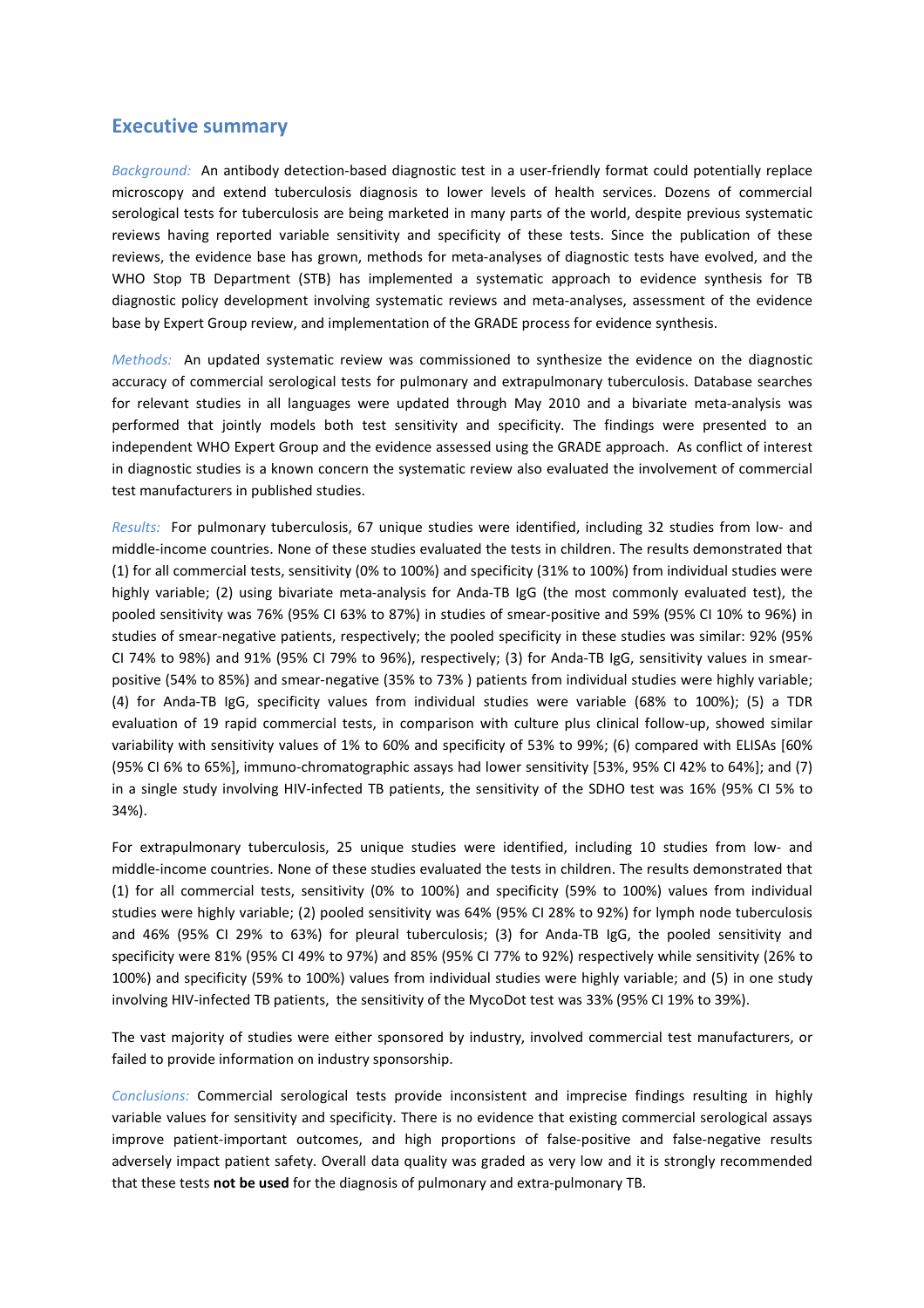# Acknowledgements

This document was prepared by Karin Weyer, Fuad Mirzayev, Wayne van Gemert and Christopher Gilpin (WHO Stop TB Department) on the basis of consensus at an international Expert Group Meeting convened by WHO in Geneva on 22 July 2010.

WHO gratefully acknowledges the contributions of the Chair of the Expert Group (Holger Schünemann) and the members of the Expert Group (Annex 1) who developed the recommendations.

The findings and recommendations from the Expert Group Meeting were presented to the WHO Strategic and Technical Advisory Group for Tuberculosis (STAG-TB, Annex 2), in September 2010 (http://www.who.int/tb/advisory\_bodies/stag/en/). STAG-TB acknowledged a compelling evidence base and large body of work demonstrating the poor performance of commercial serodiagnostics and the adverse impact of misdiagnosis and wasted resources on patients and health services using these tests for the diagnosis of active TB.

STAG TB endorsed the findings of the Expert Group and supported the strategic approach to develop 'negative' WHO policy recommendations to discourage and prevent the use of commercial TB serodiagnostics.

This document was finalized following consideration of all comments and suggestions from the participants of the Expert Group and STAG-TB.

USAID is acknowledged for funding the development of these guidelines through USAID-WHO Consolidated Grant No. GHA-G-00-09-00003. TDR is acknowledged for sponsoring the systematic review commissioned in advance of the Expert Group meeting.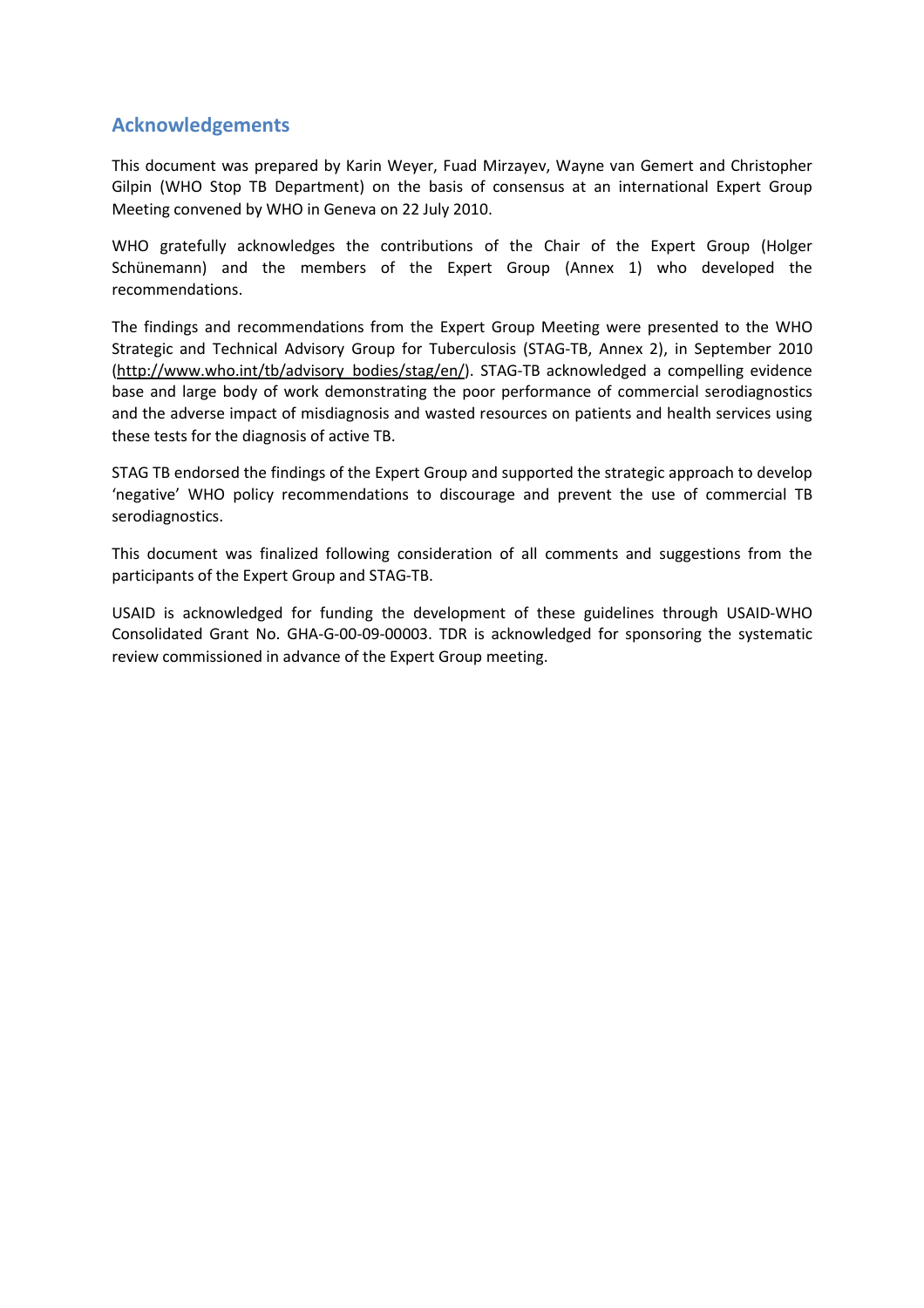# Declarations of Interest

Individuals were selected to be members of the Expert Group to represent and balance important perspectives for the process of formulating recommendations. The Expert Group therefore included technical experts, end-users, patient representatives and evidence synthesis methodologists.

Interchange by Expert Group meeting participants was restricted to those who attended the Expert Group meeting in person, both for the discussion and follow-up dialogue.

Expert Group members were asked to submit completed Declaration of Interest (DOI) forms. These were reviewed by the WHO legal department prior to the Expert Group meeting. DOI statements were summarised by the co-chair (Karin Weyer, WHO-STB) of the Expert Group meeting at the start of the meeting.

Selected individuals with intellectual and/or research involvement in serodiagnostic methods were invited as observers to provide technical input and answer technical questions. These individuals did not participate in the GRADE evaluation process and were excluded from the Expert Group discussions when recommendations were developed. They were also not involved in the development of the final Expert Group meeting reports, nor in preparation of the STAG-TB documentation or preparation of the final WHO policy statements.

Two Expert Group members (Catharina Boehme, Rick O'Brien) declared FIND (Foundation for Innovative New Diagnostics) support to academia to develop POC serodiagnostic test via the FIND biomarker discovery project. These declarations were deemed to be insignificant.

Three Expert Group members (David Dowdy, Madhukar Pai, Sumaan Laal) declared involvement in relevant research and participation in the systematic review. Karen Steingart declared her role as principal systematic reviewer. These declarations were deemed to be significant and members were observers to the meeting, providing technical clarifications on the findings of the systematic review. They did not participate in the GRADE evaluation process, contributed to the meeting discussions where recommendations were developed, or provided comments on the final document.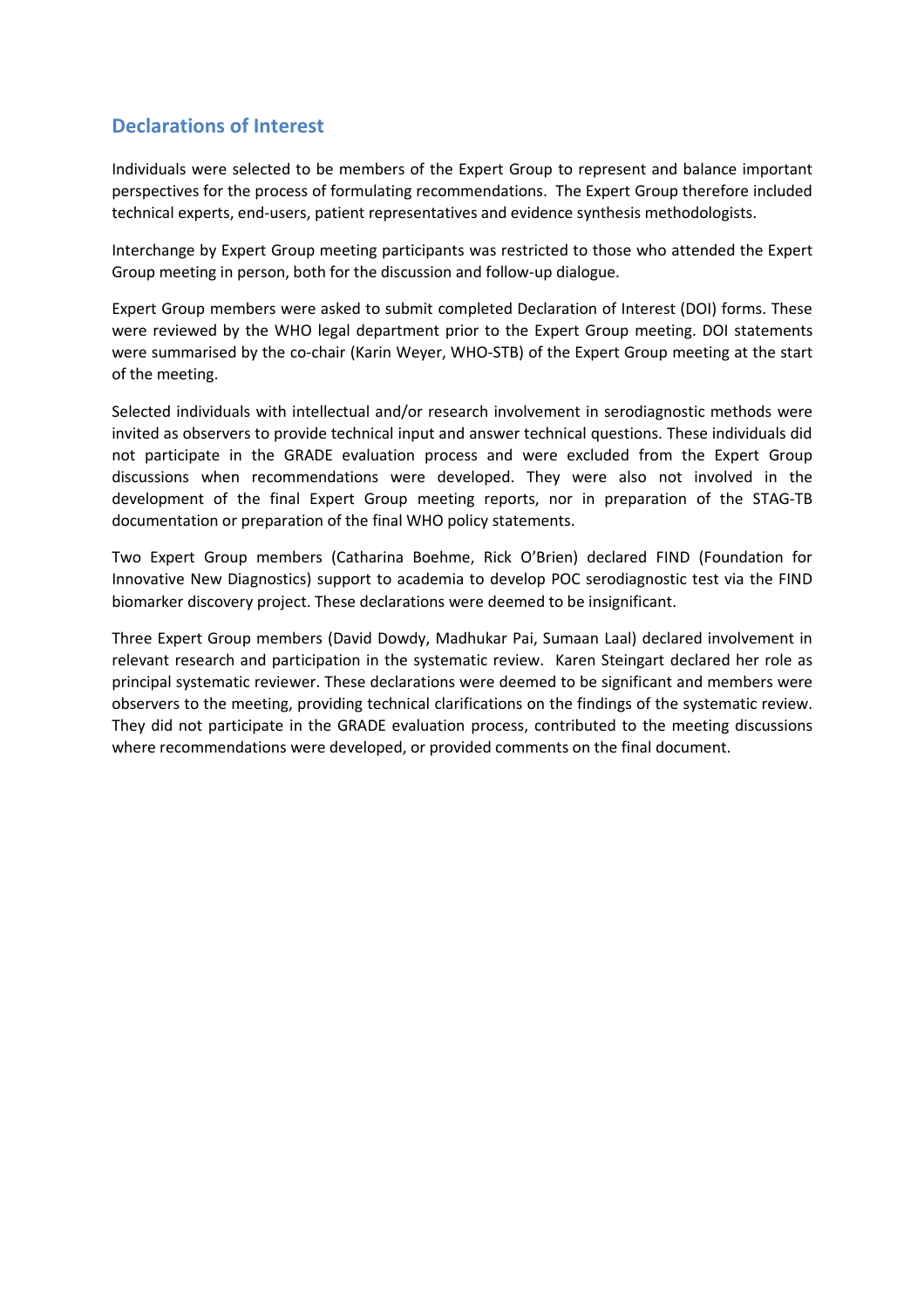## COMMERCIAL SERODIAGNOSTIC TESTS FOR DIAGNOSIS OF TUBERCULOSIS

# 1. Background

Tuberculosis (TB) serological tests almost exclusively rely on antibody recognition of antigens of Mycobacterium tuberculosis by the humoral immune response, as opposed to antigen recognition by the cellular immune response (e.g. interferon-gamma release assays). An accurate serological test that could provide rapid diagnosis of TB and in a suitable format (e.g. point-of-care) would be particularly useful both as a replacement for laboratory-based tests and for extending TB diagnosis to lower levels of health services, especially those without on-site laboratories. Although no serological TB test is recommended by international guidelines for clinical use nor approved by the US Food and Drug Administration, dozens of distinct commercial serological tests (also referred to as 'commercial serodiagnostics' in this document) are marketed in many parts of the world, especially in developing countries with weak regulatory systems.

Several systematic reviews and one laboratory-based evaluation on this topic have been published. Two reviews evaluating commercial tests for pulmonary TB (68 studies) and extrapulmonary TB (21 studies) found sensitivity and specificity of these tests to be highly variable.<sup>1-3</sup> A meta-analysis of non-commercial tests for pulmonary TB (254 datasets including 51 distinct single antigens and 30 distinct multiple-antigen combinations) identified potential candidate antigens for inclusion in an antibody detection based TB test in HIV-uninfected and -infected individuals; however, no antigen or antigen combination achieved sufficient sensitivity to replace smear microscopy.<sup>2</sup> Previous systematic reviews of rapid TB serodiagnostic tests (literature search through 2003, seven datasets) reported pooled sensitivity and specificity values of 34% and 91% respectively, in studies meeting at least two design-related criteria.<sup>4</sup>

In 2005, the UNICEF/UNDP/World Bank/WHO Special Programme for Research and Training in Tropical Diseases (TDR) performed an evaluation of 19 commercially available rapid diagnostic TB tests ('rapid' defined as having a test result available in less than 15 minutes).<sup>5</sup> The evaluation reported that, in comparison with culture plus clinical follow-up, commercial tests provided sensitivity and specificity values of 1% to 60% and 53% to 99%, respectively.

Since the publication of previous reviews, the evidence base has grown and approaches to metaanalyses of diagnostic tests have evolved. WHO-STB and TDR therefore commissioned an updated systematic review to synthesize new evidence since 2006 on the diagnostic accuracy of commercial tests for pulmonary and extrapulmonary TB. In addition, the findings from the previous TDR evaluation are summarised below.

The systematic review and this document are limited to commercial serological tests only. In-house tests are likely to be less standardised, have less quality assurance during manufacture, and are prone to be more operator dependent. As a result, the quality issues of limitations, precision, consistency, directness and probable publication bias are expected to be more severe.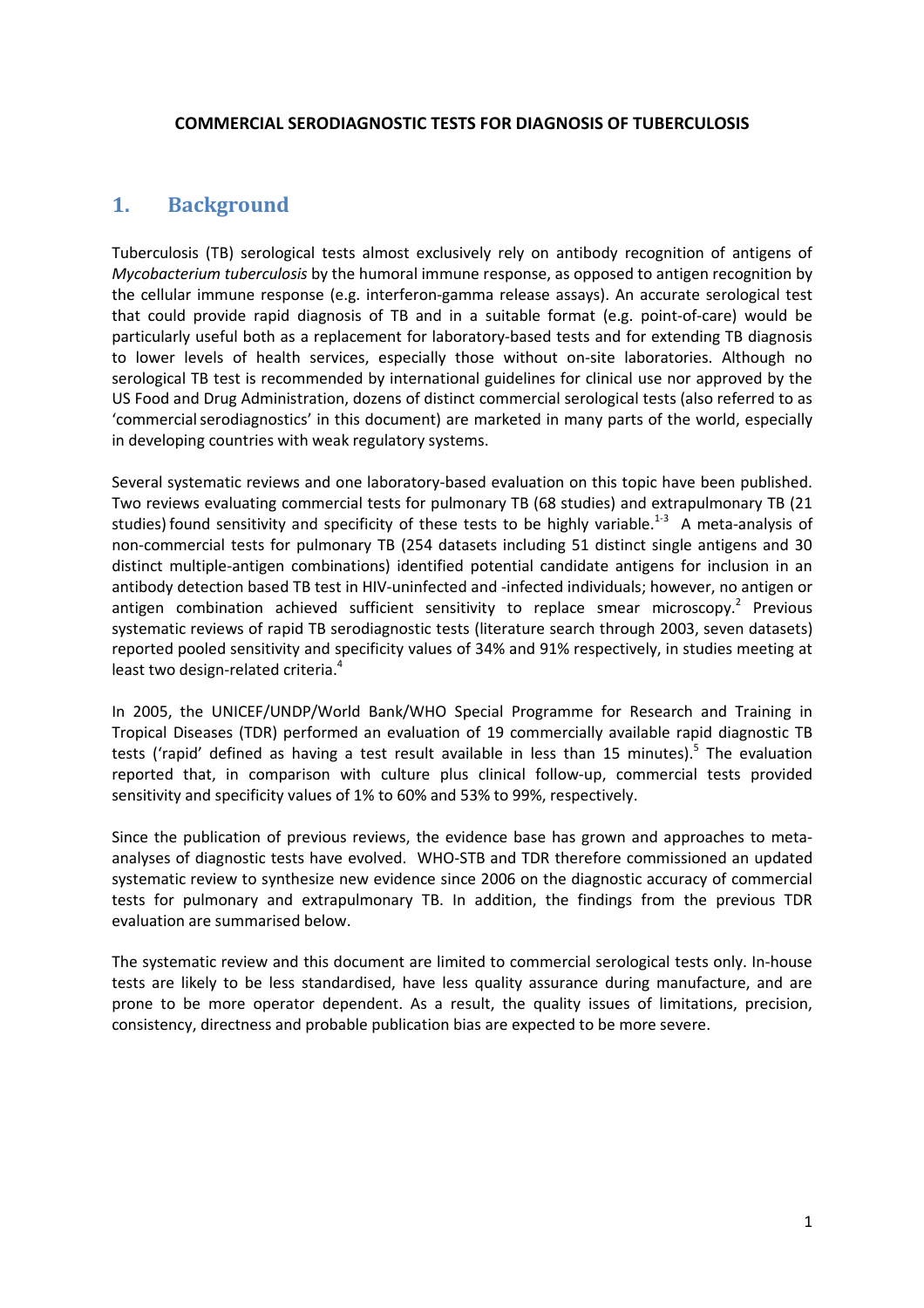# 2. Methods

# 2.1 Evidence synthesis

The systematic evidence-based process for TB diagnostic policy generation developed by WHO-STB was followed: The first step constituted a systematic review and meta-analysis of available data (published and unpublished) using standard methods appropriate for diagnostic accuracy studies. The second step involved the convening of an Expert Group to a) evaluate the strength of the evidence base; b) evaluate the risks and benefits of using commercial serodiagnostic tests in national TB control programmes; and c) identify gaps to be addressed in future research. Based on the Expert Group findings, the third and final step involved WHO policy guidance on the use of these tests, presented to the WHO Strategic and Technical Advisory Group for TB (STAG-TB) for consideration.

The Expert Group (Annex 1) consisted of researchers, clinicians, epidemiologists, end-users (programme and laboratory representatives), community representatives and evidence synthesis experts. The Expert Group meeting followed a structured agenda (Annex 1) and was co-chaired by WHO-STB and a clinical epidemiologist with expertise and extensive experience in evidence synthesis and guideline development.

To comply with current standards for evidence assessment in formulation of policy recommendations, the GRADE system (www.gradeworkinggroup.org), adopted by WHO for all policy and guidelines development, was used.

Recognising that test results may be surrogates for patient-important outcomes, the Expert Group evaluated diagnostic accuracy while also drawing inferences on the likely impact of these approaches on patient outcomes, as reflected by false-negatives (ie. cases missed) or false-positives. In addition, the Expert Group was presented with an epidemiological and economic model on the cost-effectiveness and cost-benefit of commercial serodiagnostics using a case study from India, where an estimated 1.5 million TB commercial (ELISA) tests are performed every year.<sup>7,8</sup> These tests are used mostly by the private sector (the primary source for TB care) in India, predominantly using imported TB ELISA kits at expenditure conservatively estimated at 15 million US dollars per year.

# 2.1.1 Systematic review and meta-analyses

An updated systematic review was done following standard protocols and using predetermined eligibility criteria for primary analyses of diagnostic accuracy of commercial serological tests, for both pulmonary and extra-pulmonary TB. Detailed methodology and the lists of included and excluded studies are provided in the Expert Group Meeting report available at http://www.who.int/tb/laboratory/policy\_statements/en/index.html. In summary, database searches for relevant studies from 1990 through May 2010 in all languages were updated and summarised, and a bivariate meta-analysis was performed which jointly models sensitivity and specificity. Hierarchical receiver operating characteristic (HSROC) curves from relevant metaanalyses were done to assess the overall performance of tests across different thresholds.

Studies were heterogeneous in many respects, particularly concerning the commercial test evaluated, antibody (ies) detected, sputum smear status (pulmonary TB), site of extrapulmonary TB, and assay technique. Therefore, in order to address heterogeneity and combine study results, subgroups of comparable tests and extrapulmonary sites were pre-specified. When possible, studies were stratified by smear and HIV status.

Studies using culture of *M. tuberculosis* from patient specimens as the reference standard were included for pulmonary tuberculosis. For extra-pulmonary TB, studies using microscopy, culture or histopathology as reference standard were included. The following studies were excluded: (1) studies published before 1990; (2) animal studies; (3) conference abstracts and proceedings; (4)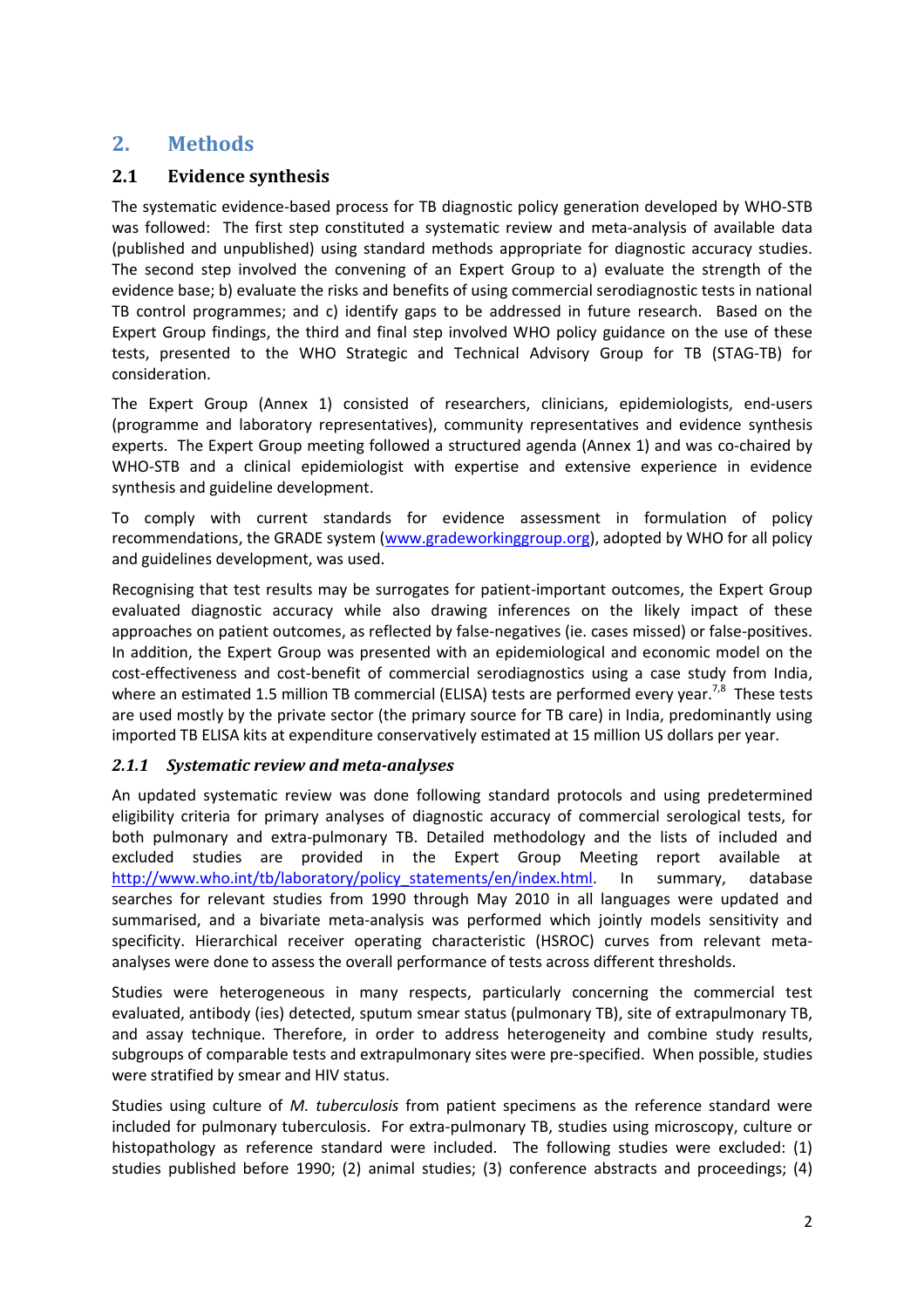studies on the detection of latent TB infection; (5) studies on nontuberculous mycobacterial infection; (6) studies that used non-immunological methods for detection antibodies; and (7) basic science literature that focused on detection/cloning of new antigens or their immunological properties (ie. early pre-clinical studies).

# 2.1.2 WHO/TDR laboratory-based evaluation of 19 commercially available rapid diagnostic tests for tuberculosis

The TDR test data were synthesised separately since this evaluation was a head-to-head comparison of serodiagnostic tests of which performance was assessed with the same archived frozen specimens. Because of this unique design, it was preferable not to pool data from the TDR evaluation with data from the systematic review. The objective of the evaluation was two-fold: (1) to compare the performance and reproducibility of rapid M. tuberculosis-specific antibody detection tests using well-characterized serum samples from the WHO/TDR TB Specimen Bank and (2) to assess the operational characteristics of rapid M. tuberculosis tests, including ease of use, technical complexity, and inter-reader variability.

Details regarding the analyses can be found in the Expert Group meeting report available at http://www.who.int/tb/laboratory/policy\_statements/en/index.html .The TDR report is available at http://apps.who.int/tdr/svc/publications/tdr-research-publications/diagnostics-evaluation-2.

# 2.1.3 Case study of economic and epidemiological impact of serologic testing for active tuberculosis in India

As no data were available on the cost implications of commercial serodiagnostics, a case study of serologic testing versus other strategies for diagnosis of active TB in India was performed, including construction of a decision-analytic model to estimate the impact of such testing.

# 2.2 Decision-making during the Expert Group meeting and external review

The systematic review report and the TDR report were made available to the Expert Group for scrutiny before the meeting.

The Expert Group meeting was co-chaired by the WHO-STB secretariat and an evidence synthesis expert. Decisions were based on consensus. Concerns and opinions by Expert Group members were noted and included in the final meeting report. The detailed meeting report was prepared by the WHO-STB secretariat and underwent several iterations (managed by the secretariat) before being finally signed off by all Expert Group members.

Recommendations from the Expert Group meeting were presented to WHO STAG-TB. STAG-TB endorsed the recommendations and requested WHO to proceed with the development of final policy guidance. This was circulated to the Expert Group and STAG-TB members and comments incorporated as relevant.

The final policy guidance document was approved by the WHO Guidelines Review Committee (GRC), having satisfied the GRC requirements for guideline development.<sup>1</sup>

# 2.3 Scope of the policy guidance

This document provides a pragmatic summary of the evidence and recommendations related to commercial serodiagnostic tests and should be read in conjunction with the detailed findings from the Expert Group Meeting Report available at:

http://www.who.int/tb/laboratory/policy\_statements/en/index.html.

 $\overline{a}$ <sup>i</sup>GRC statement: This guideline was developed in compliance with the process for evidence gathering, assessment and formulation of recommendations, as outlined in the WHO Handbook for Guideline Development (current version).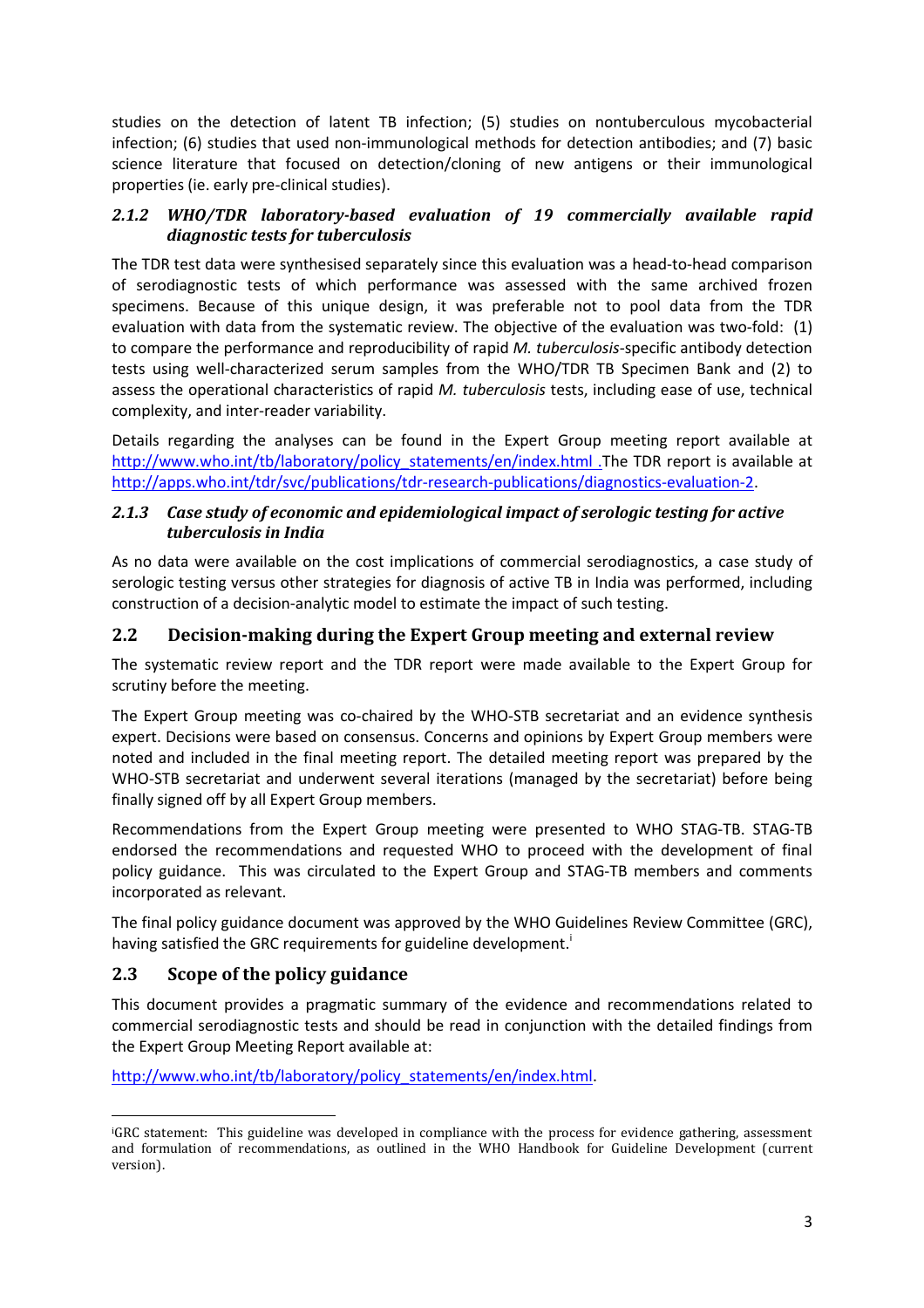This policy guidance should be used to prevent and discourage the use of commercial serodiagnostic tests for diagnosis of TB. It is intended for National TB Managers and Laboratory Directors, external laboratory consultants, donor agencies, technical advisors, laboratory technicians, laboratory equipment procurement officers, and private sector service providers. Individuals responsible for programme planning, budgeting, resource mobilization, and training activities for TB diagnostic services may also benefit from using this document.

Date of review: 2015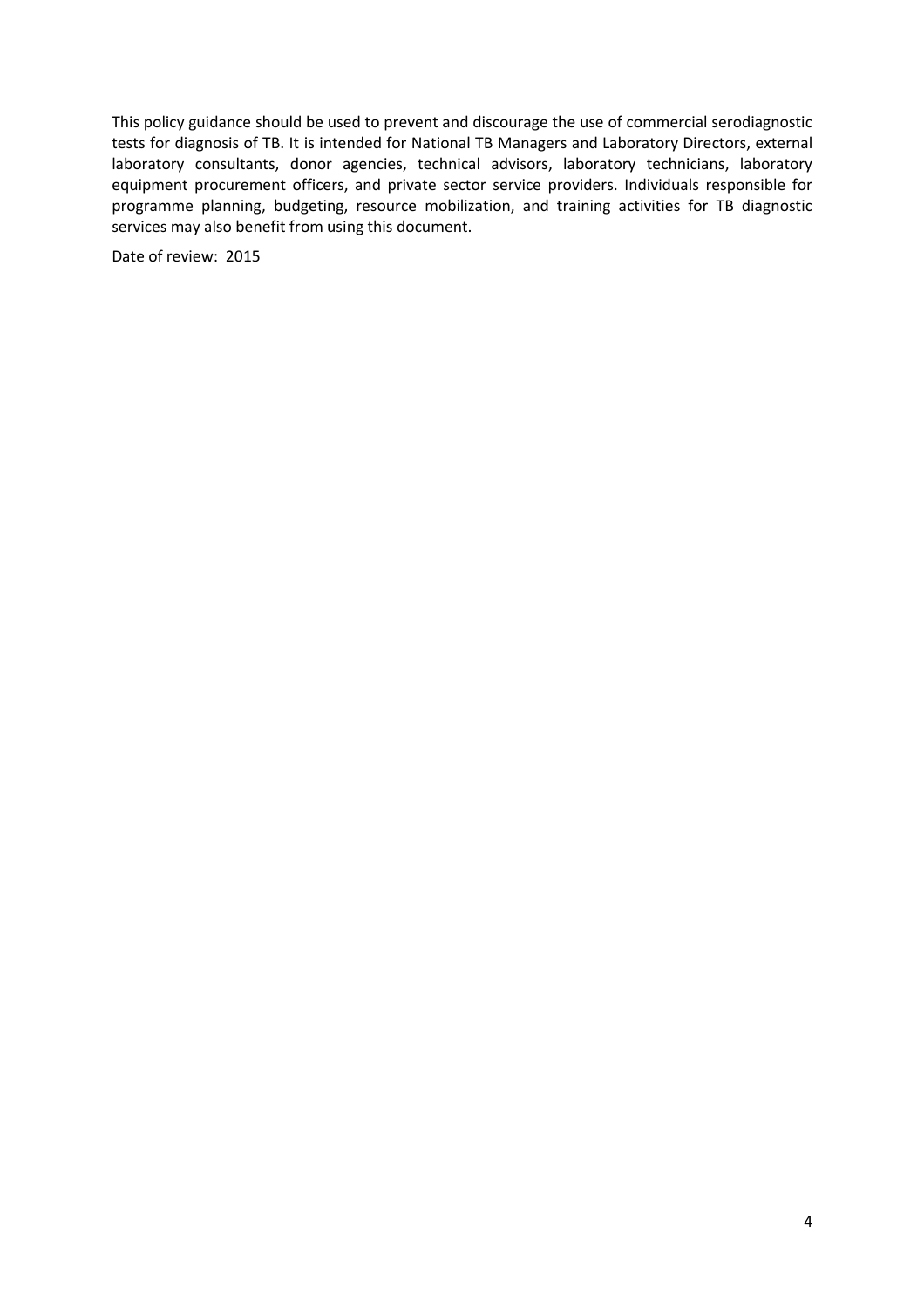# 3. Evidence base for policy formulation

# 3.1 Pulmonary TB

The updated systematic review of the diagnostic accuracy of commercial tests for pulmonary TB identified 67 unique studies, including 32 studies from low- and middle-income countries.<sup>6</sup> None of these studies evaluated the tests in children. The results demonstrate that:

(1) for all commercial tests, sensitivity (0% to 100%) and specificity (31 to 100%) from individual studies are highly variable;

(2) using bivariate meta-analysis, for Anda-TB IgG (the most commonly evaluated test), the pooled sensitivity is 76% (95% CI 63 to 87%) in studies of smear-positive and 59% (95% CI 10 to 96%) in studies of smear-negative patients, respectively; the pooled specificity in these studies was similar: 92% (95% CI 74 to 98%) and 91% (95% CI 79 to 96%), respectively;

(3) for Anda-TB IgG, sensitivity values in smear-positive (54% to 85%) and smear-negative (35% to 73% ) patients from individual studies are highly variable;

(4) for Anda-TB IgG, specificity values from individual studies are variable (68% to 100%);

(5) in the TDR evaluation of 19 rapid commercial tests, in comparison with culture plus clinical follow-up, sensitivity (1% to 60%) and specificity (53% to 99%) values are highly variable;

(6) compared with ELISAs [60% (95% CI 6% to 65%], immuno-chromatographic assays have similar sensitivity [53%, 95% CI 42% to 64%]; and

(7) in the single study involving HIV-infected TB patients, the sensitivity of the SDHO test is 16% (95% CI 5% to 34%).

The only commercial test (Anda-TB) that could be included in sub-analyses provided poor performance and the other commercial tests did not have enough data to analyse. None of the tests reviewed could replace smear microscopy, a finding consistent with those reported in a previous systematic review.

The sensitivity and specificity estimates in this meta-analysis are likely to be overly optimistic for at least two reasons: (1) study quality generally suffered from lack of a representative patient spectrum which could result in exaggerated estimates of test accuracy and (2) potential publication bias, where studies with poor performance were likely to be unpublished.

# 3.2 Extra-pulmonary TB

The updated systematic review of the diagnostic accuracy of commercial tests for extrapulmonary TB identified 25 unique studies, including 10 studies from low- and middle-income countries.<sup>6</sup> None of these studies evaluated the tests predominantly in children. The results demonstrate that:

(1) for all commercial tests, sensitivity (0% to 100%) and specificity (59% to 100%) values from individual studies are highly variable;

(2) pooled sensitivity is 64% (95% CI 28% to 92%) for lymph node tuberculosis and 46% (95% CI 29% to 63%) for pleural tuberculosis;

(3) for Anda-TB IgG, although the pooled sensitivity and specificity are 81% (95% CI 49% to 97%) and 85% (95% CI 77 to 92%) respectively, sensitivity (26% to 100%) and specificity (59% to 100%) values from individual studies are highly variable;

(4) in the single study involving HIV-infected individuals, the sensitivity of MycoDot is 33% (95% CI 19% to 39%).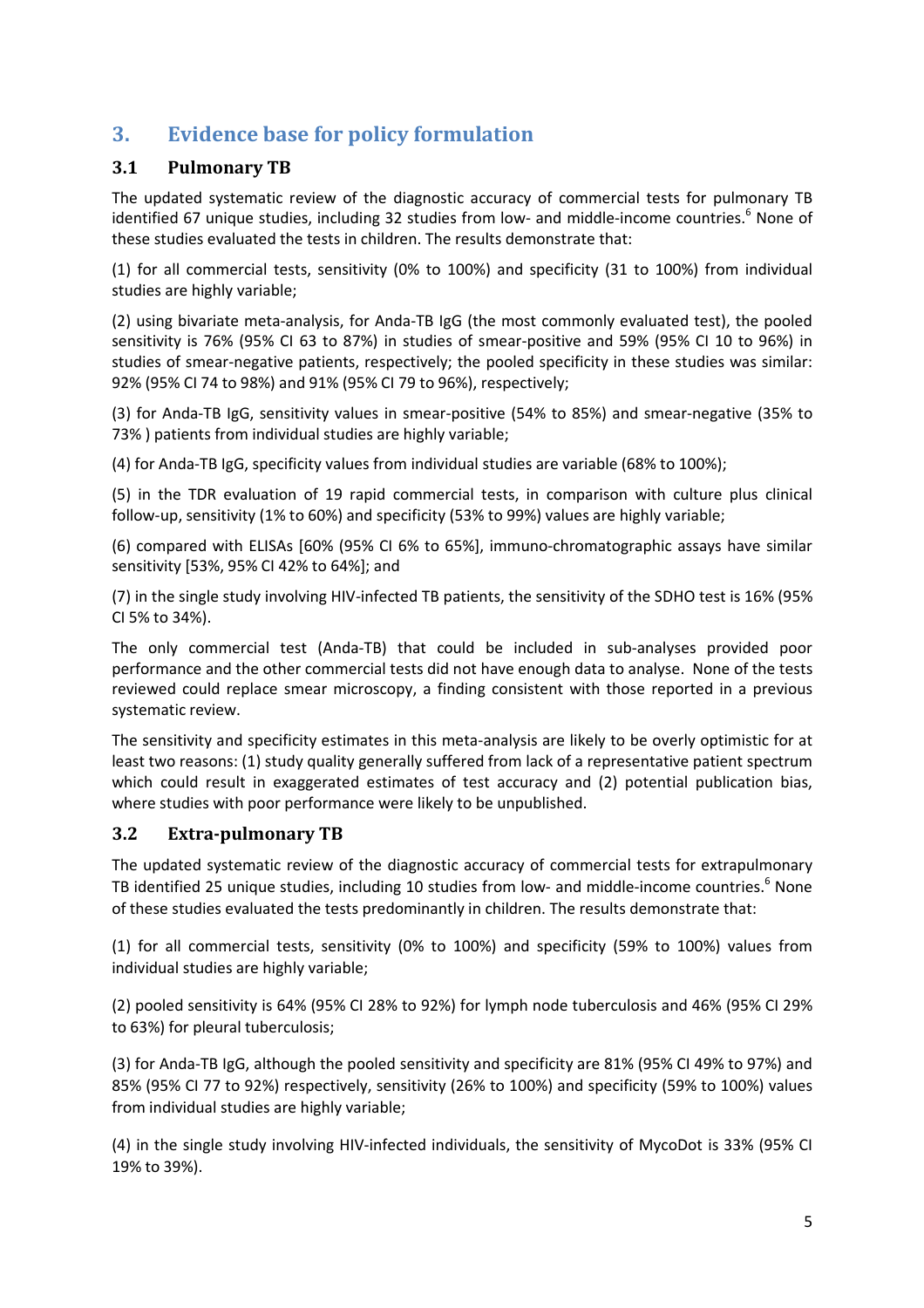As for pulmonary TB, the only commercial test (Anda-TB) that could be included in subgroupanalyses for extrapulmonary TB provided poor performance and the other commercial tests did not have enough data to analyze. These findings are consistent with those reported in a previous systematic review.

The sensitivity and specificity estimates in this meta-analysis are likely to be overly optimistic for at least two reasons: (1) as described earlier, study quality generally suffered from lack of a representative patient spectrum which could result in exaggerated estimates of test accuracy and (2) potential publication bias, where studies with poor performance were likely to be unpublished.

# 3.3 Case study of economic and epidemiological impact of serologic testing for active tuberculosis in India

India is the country with the greatest burden of TB, nearly 2 million incident cases per year. Conservatively, over 10 million TB suspects need diagnostic testing for TB each year. Findings from a country survey done for the Bill & Melinda Gates Foundation showed that the market for TB serology in India exceeds that for sputum smear and TB culture; six major private lab networks (out of hundreds) perform >500,000 TB ELISA tests each year, at a cost of approximately \$10 per test or \$30 per patient (for three simultaneous tests).<sup>7</sup> Overall an estimated 1.5 million TB ELISA tests are performed every year in the country, mostly in the private sector.<sup>8</sup>

The impact of serological testing was compared against that of other TB testing modalities (sputum smear and culture) with sensitivity analysis performed around the accuracy of the test and the annual number of tests performed. Results showed that replacing sputum microscopy with serological testing would result in an estimated 14,000 additional cases of TB diagnosed but also result in 121,000 additional false-positive diagnoses relative to microscopy. In addition, the results indicated that for each additional smear-negative TB case diagnosed by serology, more than six additional false-positive would be inappropriately diagnosed.<sup>7</sup>

Most serological tests on the market in developing countries have no published evidence to support their claims of sensitivity and specificity (usually in excess of 95% each, according to package inserts). These tests are often performed in an environment with no external quality assurance, and tests from different labs on specimens from the same patient often yield widely varying results. A recent survey in the 22 high TB burden countries showed that regulation of TB diagnostics is weak in most countries, allowing for poorly performing tests to enter the market. Once on the market, incentives and financial gains by stakeholders (doctors, laboratories, diagnostic companies) keep these products profitable.<sup>8</sup>

# 3.4 Strengths and limitations of the evidence base

Strengths of the systematic review include the use of a standard protocol and comprehensive search strategy, independent reviewers, a bivariate model for meta-analysis, and pre-specified subgroups to account for heterogeneity.

Limitations related to the evidence base include the fact that the majority of studies was not considered to have a representative patient spectrum and was not performed in a blinded manner or blinding was not explicitly stated. Also, subgroup analyses were limited by the small number of studies for a particular commercial test or type of extrapulmonary disease. Differing criteria for patient selection and greater duration and severity of illness of the study populations may have introduced variability in findings among studies. Finally, although statistical tests and graphical methods are available to detect potential publication bias in meta-analyses of randomized controlled trials, such techniques have not been adequately evaluated for diagnostic data.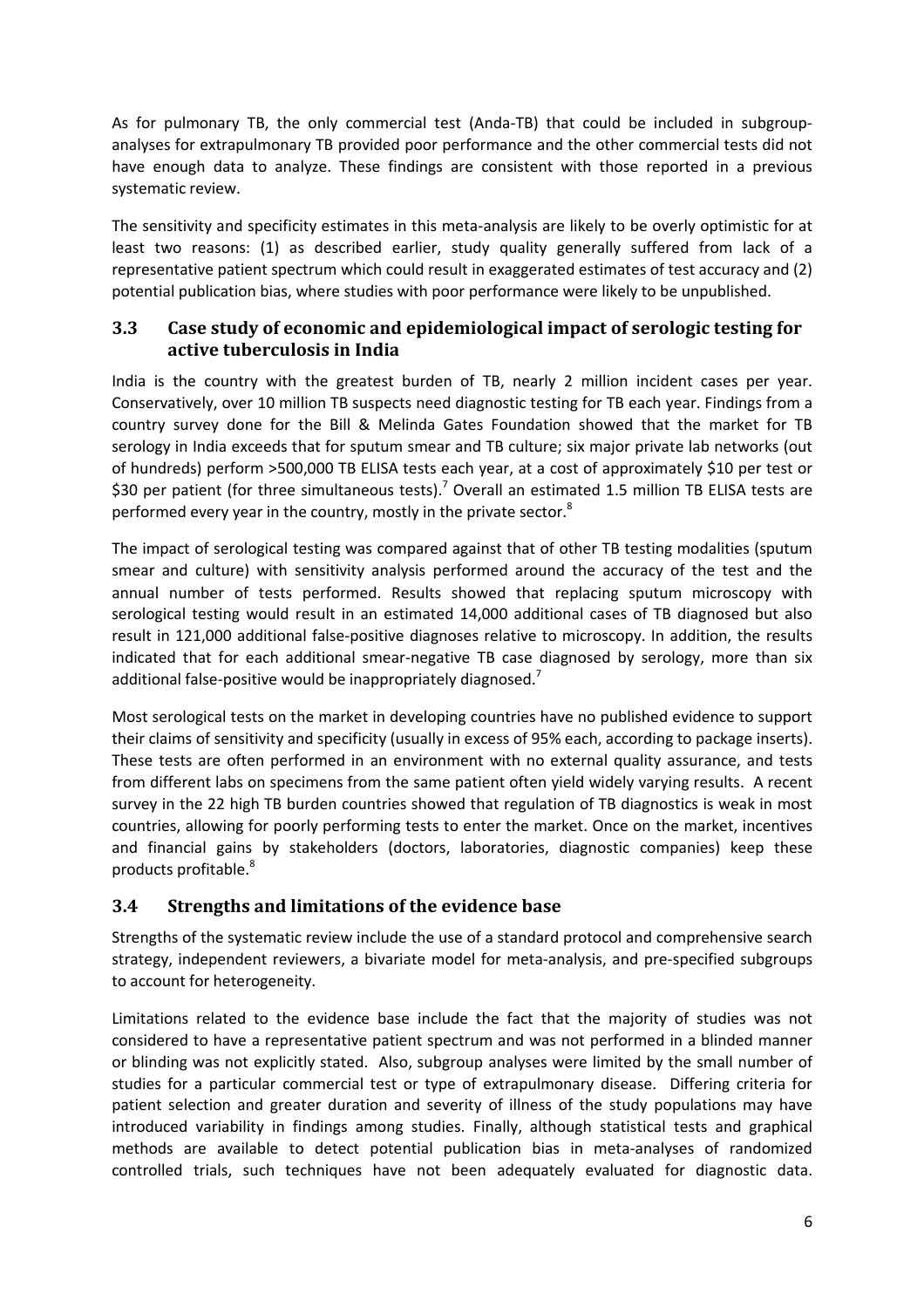Nevertheless, it was considered prudent to assume some degree of publication bias as studies showing poor performance of commercial tests may be less likely to be published. This in turn may have introduced 'optimism bias' in the pooled estimates of sensitivity and specificity.

Concerning the TDR evaluation, $5$  a few additional limitations were discussed:

- Testing was done retrospectively using stored frozen sera that passed through two freeze-thaw cycles. It is possible that the use of fresh serum may increase sensitivity;
- There was limited geographic diversity amongst TB and HIV-positive patients whose specimens were used for evaluating the commercial tests. It is possible that there may be variations in the anti-mycobacterial antibody responses both due to patient genetic diversity and differential antigen expression by different mycobacterial isolates that could have led to reduced sensitivity with these specimens;
- The duration of illness in patients was unknown. Greater duration or severity of illness may be correlated with the likelihood of a positive diagnostic test;
- It is possible that infections with nontuberculous mycobacteria or exposure to environmental mycobacteria led to cross reactivity and decreased specificity;

The systematic review focused on test accuracy (ie. sensitivity and specificity). None of the papers reviewed provided information on patient-important outcomes, ie. showing that commercial tests used in a given situation resulted in a clinically relevant improvement in patient care and/or outcomes. In addition, no information was available on the values and preferences of patients.

No studies were identified that directly assessed the value of serology over and above conventional tests such as sputum smear microscopy. The TDR study did evaluate added value of smear plus serology and reported a gain equivalent to the detection of 57% of the smear-negative, culturepositive TB cases. However, there was a corresponding unacceptable decrease in specificity (58%).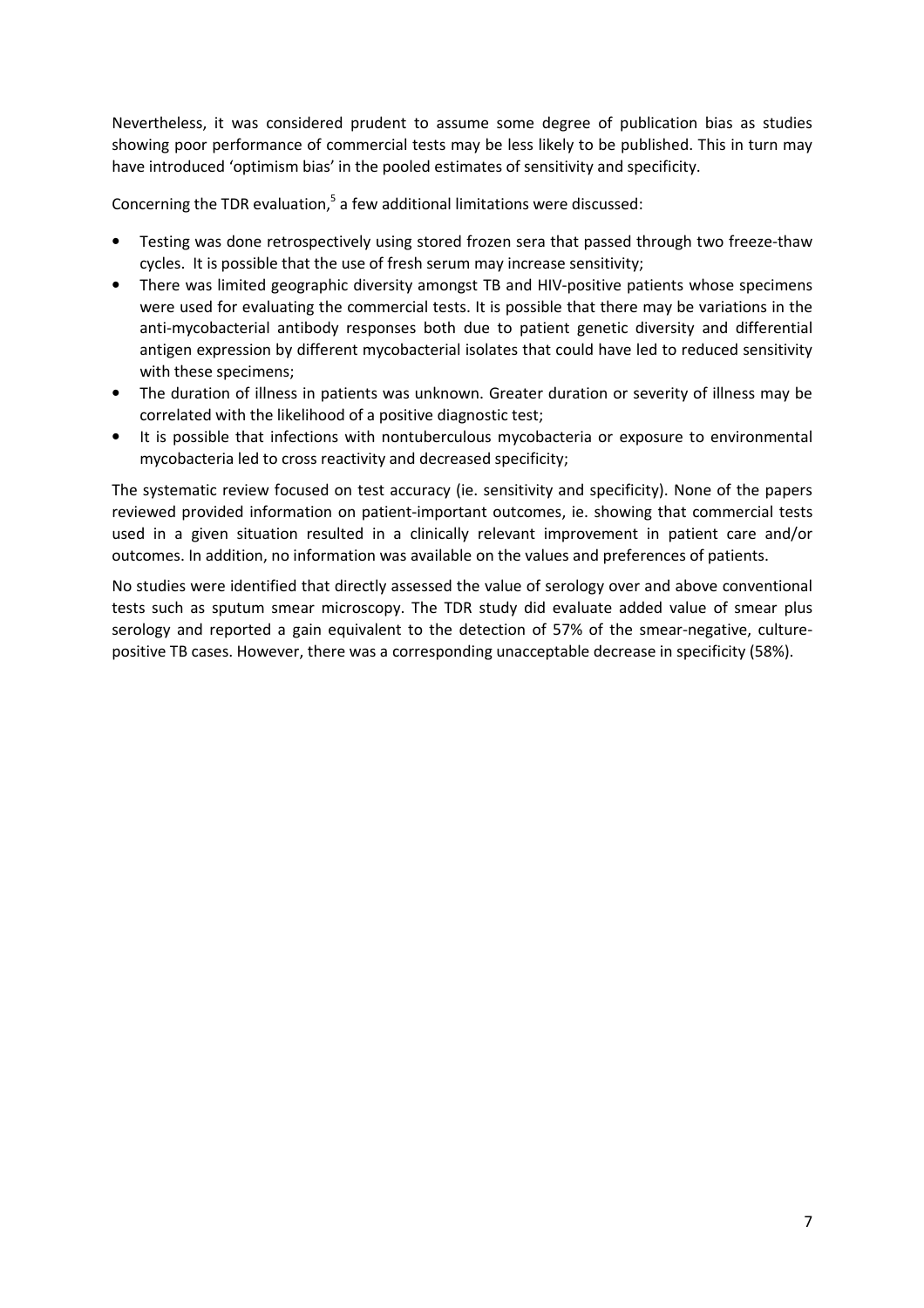# 4. GRADE evidence profiles and final policy recommendations

The GRADE evidence assessment (Tables 1 to 4) confirmed that the quality of evidence for commercial serodiagnostic tests was very low, with harms/risks far outweighing any potential benefits (strong recommendation). It is therefore recommended that these tests should not be used in individuals suspected of active pulmonary or extra-pulmonary TB, irrespective of their HIV status.

- This recommendation also applies to paediatric TB based on the generalisation of data from adults (while acknowledging the limitations of microbiological diagnosis in children);
- This recommendation also applies to the use of commercial serodiagnostic tests as add-on tests in smear-negative individuals given the high risk of false-positives and the consequent adverse effects.

# 5. Implications for further research

Targeted further research to identify new/alternative point-of-care tests for TB diagnosis and/or serological tests with improved accuracy is strongly encouraged. Such research should be based on adequate study design including quality principles such as representative suspect populations, prospective follow-up and adequate, explicit blinding. It is also strongly recommended that proofof-principle studies be followed by evidence produced from prospectively implemented and welldesigned evaluation and demonstration studies, including assessment of patient impact.

# 6. GRADE Tables

- Table 1. Should commercial serological tests be used as a replacement test for conventional tests such as smear microscopy in patients suspected of having pulmonary tuberculosis?
- Table 2. Should commercial serological tests be used as an add-on to conventional tests such as smear microscopy in patients suspected of having pulmonary tuberculosis?
- Table 3. Diagnostic accuracy of Anda-TB IgG
- Table 4. Diagnostic accuracy of Anda-TB IgG in studies of smear-negative patients (i.e. as an 'add on' test to smear microscopy)

# 7. References

- 1. Steingart K R, Henry M, Laal S, et al. Commercial serological antibody detection tests for the diagnosis of pulmonary tuberculosis: a systematic review. PLoS Med. 2007 Jun;4(6):e202.
- 2. Steingart K R, Henry M, Laal S, et al. A systematic review of commercial serological antibody detection tests for the diagnosis of extrapulmonary tuberculosis. Thorax. 2007 Oct;62(10):911-8.
- 3. Steingart K R, Dendukuri N, Henry M, et al. Performance of purified antigens for serodiagnosis of pulmonary tuberculosis: a meta-analysis. Clin Vaccine Immunol. 2009 Feb;16(2):260-76.
- 4. Dinnes J, Deeks J, Kunst H et al. A systematic review of rapid diagnostic tests for the detection of tuberculosis infection. Health Technol. Assess. 2007 Jan;11(3):1-196.
- 5. World Health Organization on behalf of the Special Programme for Research and Training in Tropical Diseases 2008. Laboratory-based evaluation of 19 commercially available rapid diagnostic tests for tuberculosis (Diagnostics evaluation series, 2). Available at: http://apps.who.int/tdr/svc/publications/tdr-research-publications/diagnostics-evaluation-2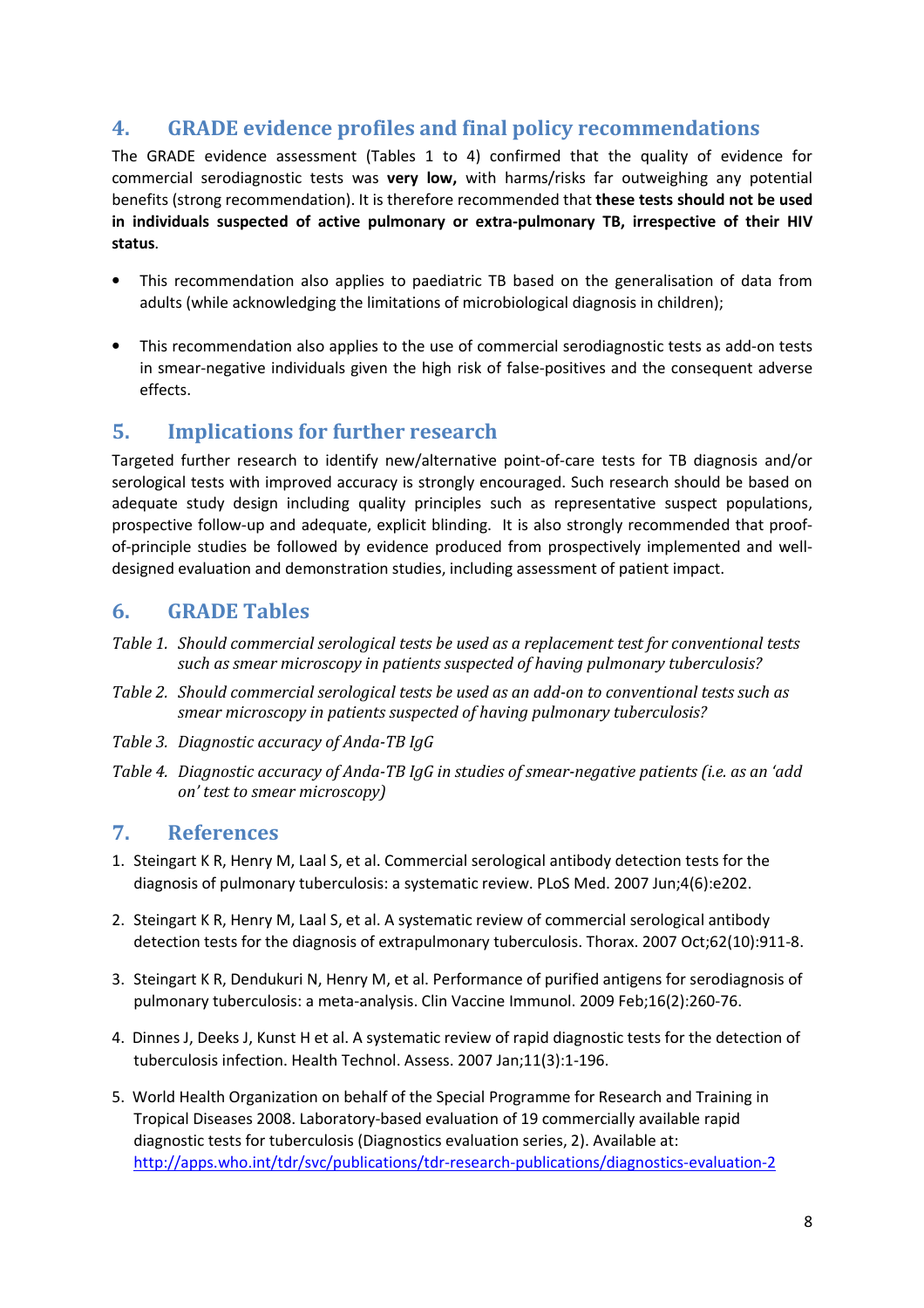- 6. Steingart K, Flores L, Dendukuri N, Schiller I, Laal S, Ramsay A, Hopewell P, Pai M. Commercial serological tests for the diagnosis of active pulmonary and extrapulmonary tuberculosis: An updated systematic review and meta-analysis. PLoS Medicine 2011 (in press).
- 7. Dowdy D, Steingart K, Pai M. Serological Testing versus Other Strategies for Diagnosis of Active Tuberculosis in India: A Cost-Effectiveness Analysis. PLoS Medicine 2011 (in press).
- 8. Grenier J, Pinto L, Nair D, Steingart K, Dowdy D, Ramsay A, Pai M. Widespread use of serological tests for tuberculosis: data from 22 high-burden countries. ERJ 2011 (in press).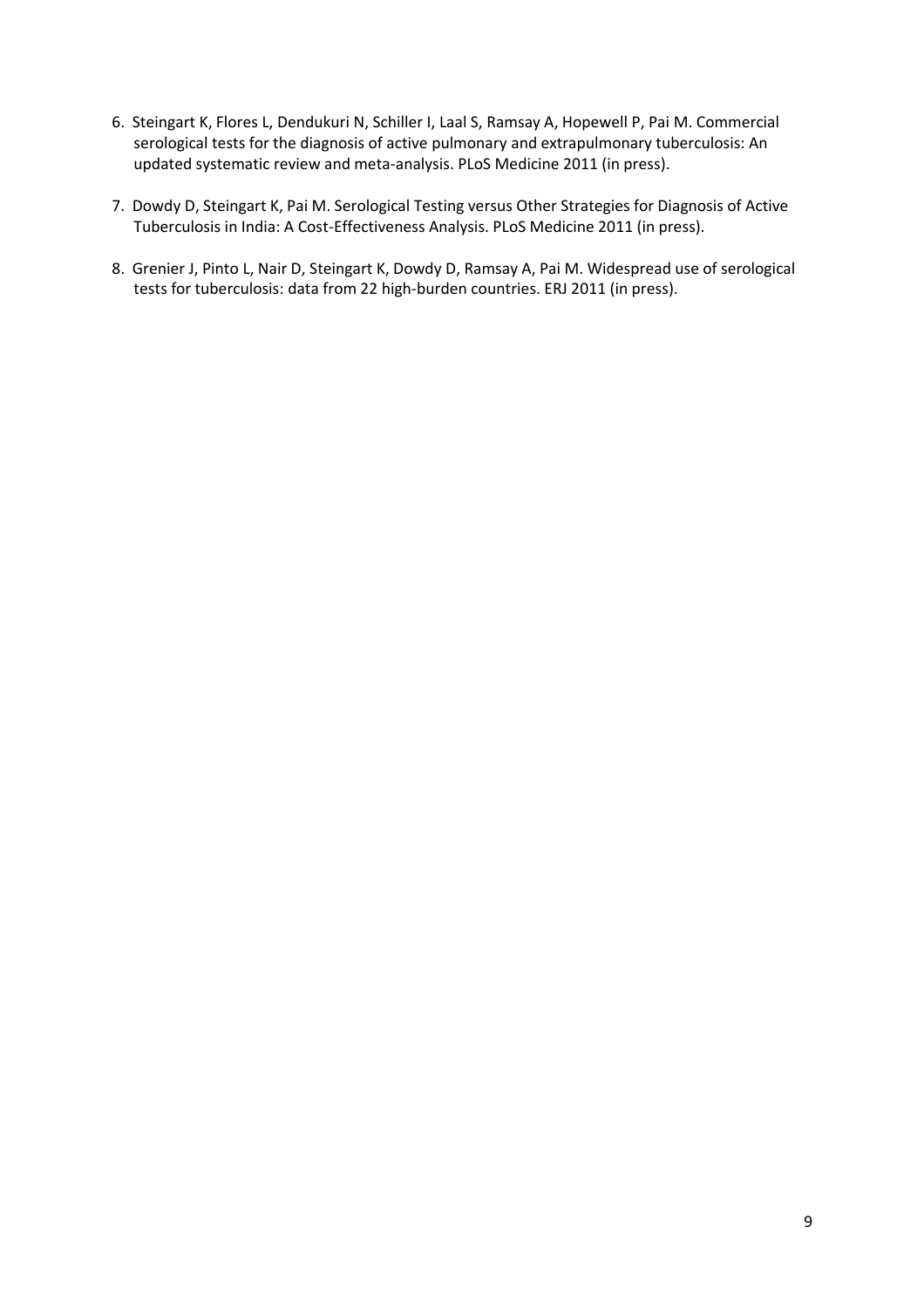| <b>Outcome</b>                   | No.                 | <b>Study</b>                                | <b>Limitations</b>                             | <b>Indirectness</b>                             | <b>Inconsistency</b>                    | <b>Imprecision</b>              | <b>Publication</b>   | <b>Final</b>                    | <b>Effect per 1000</b>         | Importance      |
|----------------------------------|---------------------|---------------------------------------------|------------------------------------------------|-------------------------------------------------|-----------------------------------------|---------------------------------|----------------------|---------------------------------|--------------------------------|-----------------|
|                                  | studies             | <b>Design</b>                               |                                                |                                                 |                                         |                                 | <b>bias</b>          | Quality <sup>1</sup>            |                                |                 |
| <b>True</b>                      | 67<br>$(8318)^{A1}$ | Cross-                                      | Very<br>Serious <sup>A2</sup>                  | <b>No Serious</b><br>Indirectness <sup>A3</sup> | <b>Verv</b><br>Serious <sup>A4</sup>    | Serious <sup>A5</sup>           | Likely <sup>A6</sup> | <b>Very Low</b>                 | Prev 10%: 64                   | Critical        |
| <b>Positives</b>                 |                     | sectional<br>and case-<br>control           | $(-2)$                                         |                                                 | $(-2)$                                  | $(-1)$                          |                      | $\oplus$ OOO                    | Prev 30%: 192                  |                 |
| <b>True</b><br><b>Negatives</b>  | 67<br>$(8318)^{A1}$ | Cross-<br>sectional<br>and case-<br>control | Very<br>Serious <sup>A2</sup><br>$(-2)$        | <b>No Serious</b><br>Indirectness <sup>A3</sup> | Very<br>Serious <sup>A4</sup><br>$(-2)$ | Serious <sup>A5</sup><br>$(-1)$ | Likely <sup>A6</sup> | <b>Very Low</b><br>$\oplus$ OOO | Prev 10%: 819<br>Prev 30%: 637 | Critical        |
| <b>False</b><br><b>Positives</b> | 67<br>$(8318)^{A1}$ | Cross-<br>sectional<br>and case-<br>control | <b>Verv</b><br>Serious <sup>A2</sup><br>$(-2)$ | <b>No Serious</b><br>Indirectness <sup>A3</sup> | Very<br>Serious <sup>A4</sup><br>$(-2)$ | Serious <sup>A5</sup><br>$(-1)$ | Likely <sup>A6</sup> | <b>Very Low</b><br>$\oplus$ OOO | Prev 10%: 81<br>Prev 30%: 63   | <b>Critical</b> |
| <b>False</b><br><b>Negatives</b> | 67<br>$(8318)^{A1}$ | Cross-<br>sectional<br>and case-<br>control | Very<br>Serious <sup>A2</sup><br>$(-2)$        | No Serious<br>Indirectness <sup>A3</sup>        | Very<br>Serious <sup>A4</sup><br>$(-2)$ | Serious <sup>A5</sup><br>$(-1)$ | Likely <sup>A6</sup> | <b>Very Low</b><br>$\oplus$ OOO | Prev 10%: 36<br>Prev 30%: 108  | Critical        |

# Table 1. Should commercial serological tests be used as a replacement test for conventional tests such as smear microscopy in patients suspected of having pulmonary tuberculosis?

Accuracy estimates were not pooled because of the considerable heterogeneity among studies. Based on sensitivity median = 64%, specificity median = 91%

 $1$ Quality of evidence rated as high (no points subtracted), moderate (1 point subtracted), low (2 points subtracted), or very low (>2 points subtracted) based on five factors: study limitations, indirectness of evidence, inconsistency in results across studies, imprecision in summary estimates, and likelihood of publication bias. For each outcome, the quality of evidence started at high when there were randomized controlled trials or high quality observational studies (cross-sectional or cohort studies enrolling patients with diagnostic uncertainty) and at moderate when these types of studies were absent. One point was then subtracted when there was a serious issue identified or two points when there was a very serious issue identified in any of the criteria used to judge the quality of evidence.

<sup>A1</sup>67 studies evaluated 18 commercial tests. 37/67 (55%) studies used a cross-sectional design and 30/67 (45%) studies used a case-control design.

<sup>A2</sup> Study limitations were assessed using the QUADAS tool. Overall, study quality suffered from lack of a representative patient spectrum as only 19/67 (28%) studies were considered to include a representative sample (scored as yes when ambulatory patients suspected of having active TB were consecutively selected). 27/67 (40%) of studies recruited patients in a consecutive manner. 29/67 (43%) studies were conducted in an outpatient setting. Blinding of commercial test results was reported in 34/67 (51%) studies.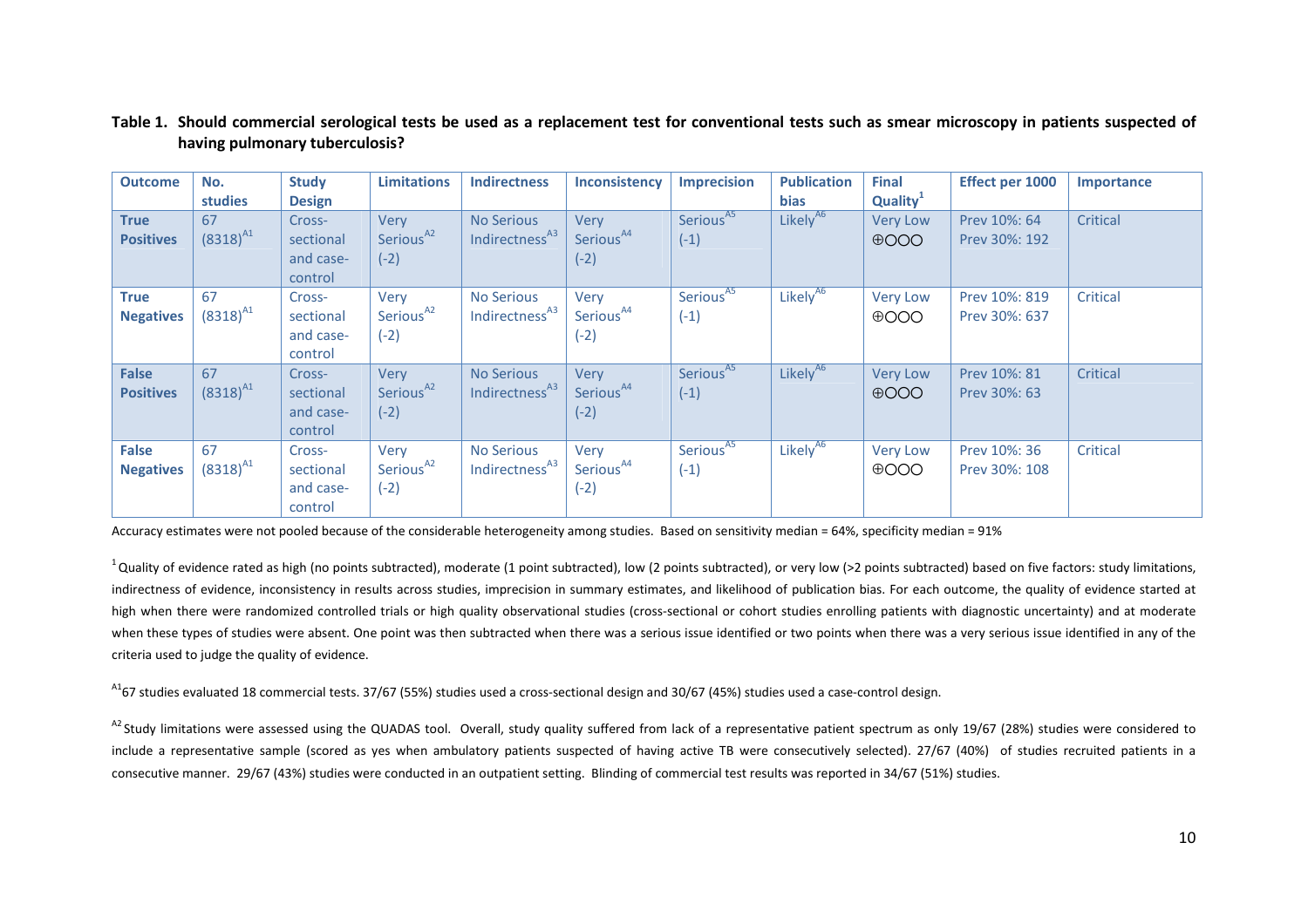<sup>A3</sup>Diagnostic accuracy was considered a surrogate for patient-important outcomes; therefore this factor was not downgraded. Uncertainty about directness for false-negatives relates to possible detrimental effects from delayed diagnosis and uncertain but likely deterioration of health status. Uncertainty about directness for false-positives relates to the following concerns: diagnosing other respiratory diseases (such as pneumonia) as pulmonary TB may lead to delayed diagnosis or death from the other disease; false-positives unnecessarily consume health care and patient resources through DOT administration and patient misclassification (resulting in potentially inappropriate treatment regimens); adverse drug reactions may increase. Only 32 (48%) studies were conducted in low/middle-income countries limiting generalisability to these settings.

<sup>A4</sup>Heterogeneity was assessed visually and statistically. There was significant heterogeneity in accuracy estimates: sensitivity range 0% to 100%, I-square = 89.6%; p = 0.0000; specificity range 31% to 100%, I-square = 93.8%; p = 0.0000. In further analyses, subgroups were pre-specified by identity of commercial test, antibody detected, and smear status to decrease heterogeneity. Differing criteria for patient selection and greater duration and severity of illness of the study populations may have introduced variability in findings among studies. The heterogeneity between studies could also be explained by use of different cut-offs for positivity, a factor that could not be addressed.

<sup>A5</sup>Accuracy estimates were not pooled. The 95% confidence intervals were wide for many individual studies; however, this factor was not downgraded as there were a large number of studies and 2 points had already been subtracted for inconsistency.

<sup>A6</sup>Data included in the systematic review did not allow for formal assessment of publication bias using methods such as funnel plots or regression tests. Therefore, publication bias cannot be ruled out and it was considered prudent to assume a degree of publication bias as studies showing poor performance of commercial tests were probably less likely to be published. Industry involvement was recorded in 40/67 studies(32/40 involved donation of test kits)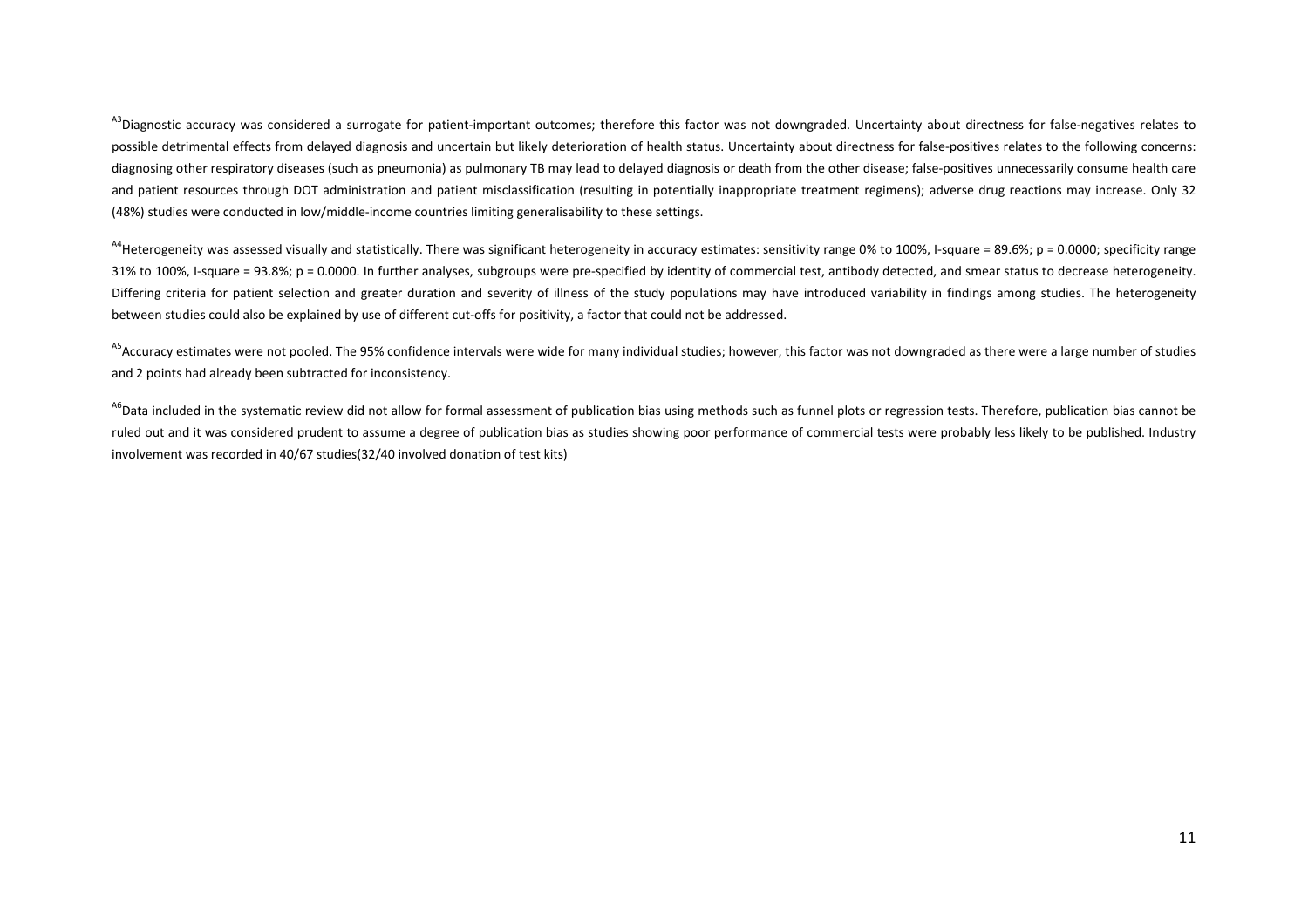# Table 2. Should commercial serological tests be used as an add-on to conventional tests such as smear microscopy in patients suspected of having pulmonary tuberculosis?

| <b>Outcome</b>   | No.              | <b>Study</b>  | <b>Limitations</b>    | <b>Indirectness</b>   | Inconsistency         | <b>Imprecision</b>        | <b>Publication</b>   | <b>Final</b>    | <b>Effect per</b> | Importance |
|------------------|------------------|---------------|-----------------------|-----------------------|-----------------------|---------------------------|----------------------|-----------------|-------------------|------------|
|                  | studies          | <b>Design</b> |                       |                       |                       |                           | <b>bias</b>          | <b>Quality</b>  | 1000              |            |
| <b>True</b>      | 28 $(3433)^{B1}$ | Mainly        | Serious <sup>B2</sup> | Serious <sup>B3</sup> | Very                  | <b>Serious</b>            | Likely <sup>86</sup> | <b>Very Low</b> | Prev 10%: 61      | Critical   |
| <b>Positives</b> |                  | cross-        | $(-1)$                | $(-1)$                | Serious <sup>B4</sup> | Imprecision <sup>B5</sup> |                      | $\oplus$ OOO    |                   |            |
|                  |                  | sectional     |                       |                       | $(-2)$                | $(-1)$                    |                      |                 |                   |            |
| <b>True</b>      | 28 (3433)        | Mainly        | Serious <sup>B2</sup> | Serious <sup>B3</sup> | Very                  | <b>Serious</b>            | Likely <sup>B6</sup> | <b>Very Low</b> | Prev 10%: 828     | Critical   |
| <b>Negatives</b> |                  | Cross-        | $(-1)$                | $(-1)$                | Serious <sup>B4</sup> | Imprecision <sup>B5</sup> |                      | $\oplus$ OOO    |                   |            |
|                  |                  | sectional     |                       |                       | $(-2)$                | (-1)                      |                      |                 |                   |            |
| <b>False</b>     | 28 (3433)        | Mainly        | Serious <sup>B2</sup> | Serious <sup>B3</sup> | <b>Verv</b>           | <b>Serious</b>            | Likely <sup>86</sup> | <b>Very Low</b> | Prev 10%: 72      | Critical   |
| <b>Positives</b> |                  | cross-        | $(-1)$                | $(-1)$                | Serious <sup>B4</sup> | Imprecision <sup>B5</sup> |                      | $\oplus$ OOO    |                   |            |
|                  |                  | sectional     |                       |                       | $(-2)$                | $(-1)$                    |                      |                 |                   |            |
| <b>False</b>     | 28 (3433)        | Mainly        | Serious <sup>B2</sup> | Serious <sup>B3</sup> | Very                  | <b>Serious</b>            | Likely <sup>B6</sup> | <b>Very Low</b> | Prev 10%: 39      | Critical   |
| <b>Negatives</b> |                  | Cross-        | $(-1)$                | $(-1)$                | Serious <sup>B4</sup> | Imprecision <sup>B5</sup> |                      | $\oplus$ OOO    |                   |            |
|                  |                  | sectional     |                       |                       | $(-2)$                | $(-1)$                    |                      |                 |                   |            |

Accuracy estimates were not pooled because of the considerable heterogeneity among studies. Based on sensitivity median = 61%, specificity median = 92%

 $B128$  studies involving smear-negative patients were included; 21/28 (75%) used a cross-sectional design and 7/28 (25%) used a case-control design.

B<sup>2</sup>Study limitations were assessed using the QUADAS tool. 17/28 (61%) studies recruited patients in a consecutive manner; 18/28 (64%) studies were conducted in an outpatient setting. Blinding of the commercial test result was reported in 18/28 (64%) studies.

 $B^3$ Diagnostic accuracy was considered a surrogate for patient-important outcomes (see  $A^3$ ). Indirectness was regarded as a greater concern if a commercial serological test is used as an 'add on' test, therefore this was downgraded one point. 16 (57%) were conducted in low/middle-income countries limiting generalisability to these settings.

 $B^4$  Heterogeneity was assessed visually and statistically. There was significant heterogeneity in accuracy estimates: sensitivity range 29 to 77%. I-square = 72.5%; p = 0.0000; specificity range 77 to 100%, I-square = 72.1%; p = 0.0000. Subgroups were pre-specified by identity of commercial test, antibody detected, and smear status to decrease heterogeneity. Differing criteria for patient selection and greater duration and severity of illness of the study populations may have introduced variability in findings among studies. The heterogeneity between studies could also be explained by use of different cut-offs for positivity, a factor that could not be addressed.

<sup>B5</sup> Accuracy estimates were not pooled. The 95% confidence intervals were very wide for many individual studies; however, this factor was not downgraded as there were a large number of studies and 2 points had already been subtracted for inconsistency.

<sup>B6</sup>Data included in the systematic review did not allow for formal assessment of publication bias using methods such as funnel plots or regression tests (see <sup>A6</sup>). Therefore, publication bias cannot be ruled out and it was considered prudent to assume a degree of publication bias as studies showing poor performance of commercial tests were probably less likely to be published.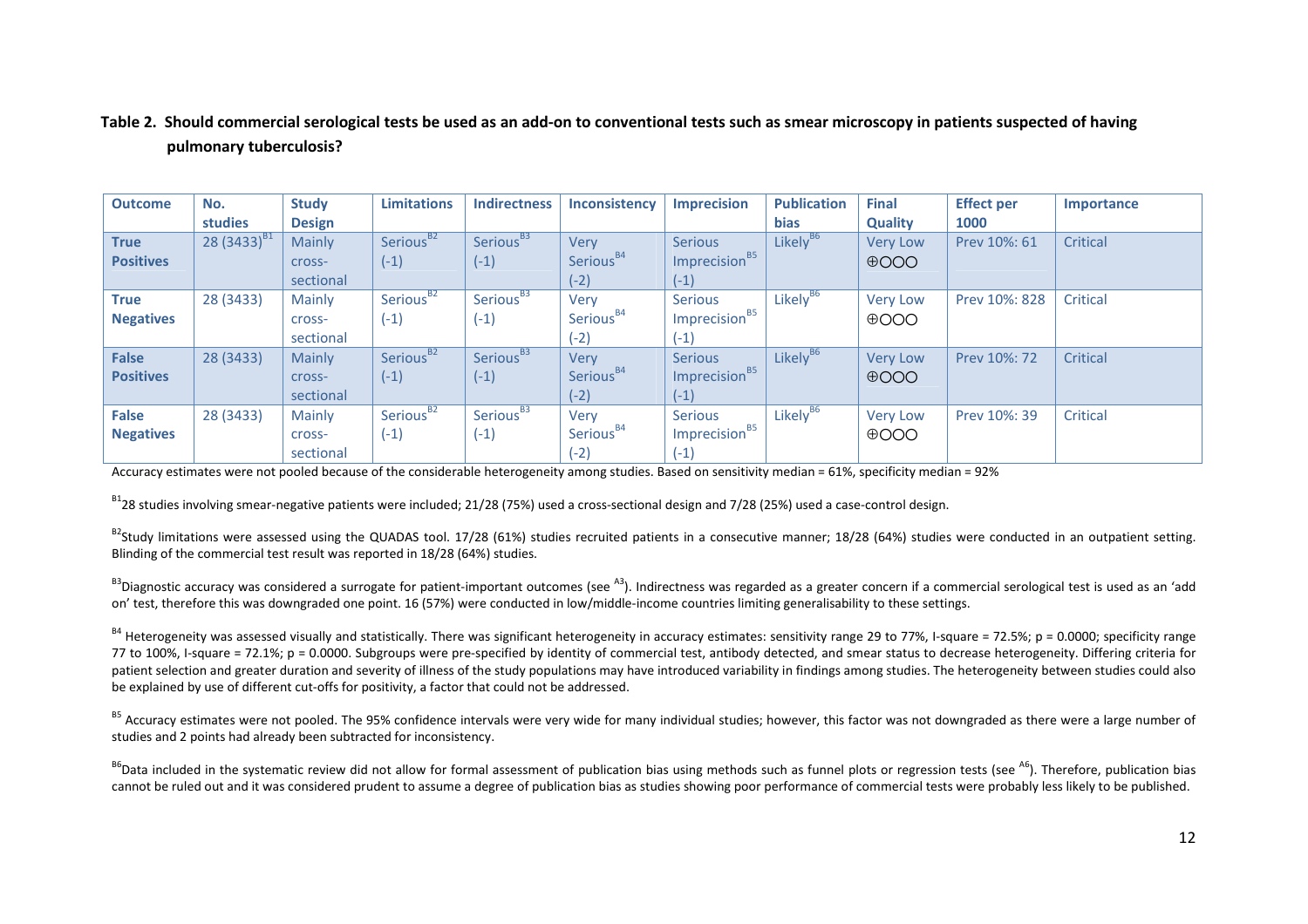## Table 3. Diagnostic accuracy of Anda-TB IgG

| <b>Outcome</b>   | No.            | <b>Study</b>  | <b>Limitations</b>    | <b>Indirectness</b>        | Inconsistency               | <b>Imprecision</b>    | <b>Publication</b>   | <b>Final</b>    | <b>Effect per</b> | Importance |
|------------------|----------------|---------------|-----------------------|----------------------------|-----------------------------|-----------------------|----------------------|-----------------|-------------------|------------|
|                  | studies        | <b>Design</b> |                       |                            |                             |                       | <b>bias</b>          | <b>Quality</b>  | 1000              |            |
| <b>True</b>      | 7 $(870)^{C1}$ | Mainly        | Very                  | <b>No Serious</b>          | <b>No Serious</b>           | Serious <sup>C5</sup> | Likely <sup>A6</sup> | <b>Very Low</b> | Prev 10%: 76      | Critical   |
| <b>Positives</b> |                | case-         | Serious <sup>C2</sup> | Indirectness <sup>C3</sup> | Inconsistency <sup>C4</sup> | $(-1)$                |                      | $\oplus$ OOO    | Prev 30%: 228     |            |
|                  |                | control       | $(-2)$                |                            |                             |                       |                      |                 |                   |            |
| <b>True</b>      | 7 $(870)^{C1}$ | Mainly        | Very                  | <b>No Serious</b>          | <b>No Serious</b>           | Serious <sup>C5</sup> | Likely <sup>A6</sup> | <b>Very Low</b> | Prev 10%: 828     | Critical   |
| <b>Negatives</b> |                | case-         | Serious <sup>C2</sup> | Indirectness <sup>C3</sup> | Inconsistency <sup>C4</sup> | $(-1)$                |                      | $\oplus$ OOO    | Prev 30%: 644     |            |
|                  |                | control       | $(-2)$                |                            |                             |                       |                      |                 |                   |            |
| <b>False</b>     | 7 $(870)^{C1}$ | Mainly        | <b>Verv</b>           | <b>No Serious</b>          | <b>No Serious</b>           | Serious <sup>C5</sup> | Likely <sup>A6</sup> | <b>Very Low</b> | Prev 10%: 72      | Critical   |
| <b>Positives</b> |                | case-         | Serious <sup>C2</sup> | Indirectness <sup>C3</sup> | Inconsistency <sup>C4</sup> | $(-1)$                |                      | $\oplus$ OOO    | Prev 30%: 56      |            |
|                  |                | control       | $(-2)$                |                            |                             |                       |                      |                 |                   |            |
| <b>False</b>     | 7 $(870)^{C1}$ | Mainly        | Very                  | <b>No Serious</b>          | <b>No Serious</b>           | Serious <sup>C5</sup> | Likely <sup>A6</sup> | <b>Very Low</b> | Prev 10%: 24      | Critical   |
| <b>Negatives</b> |                | case-         | Serious <sup>C2</sup> | Indirectness <sup>C3</sup> | Inconsistency <sup>C4</sup> | $(-1)$                |                      | $\oplus$ OOO    | Prev 30%: 72      |            |
|                  |                | control       | $(-2)$                |                            |                             |                       |                      |                 |                   |            |

Based on pooled sensitivity = 76% (95% CI 63 to 87%), pooled specificity = 92% (95% CI 74 to 98%)

 $^{C1}$ 7 studies were included in smear-positive patients that evaluated Anda-TB IgG (Anda Biologicals, Strasbourg), an A60-based ELISA.

 $^{C2}$  Study limitations were assessed using the QUADAS tool. None of the studies was considered to have a representative spectrum (only 2/7 studies were conducted in an outpatient setting; 1/7 studies used a cross-sectional study design; and 1/7 studies reported selecting subjects in a consecutive manner). In 2/7 studies the index test was blinded and in 5/7 studies differential verification was avoided.

 $^{C3}$ Diagnostic accuracy was considered a surrogate for patient-important outcomes (see  $^{A3}$ ); only 1/7 studies was conducted in low/middle-income countries limiting generalisability to these settings.

<sup>C4</sup>Heterogeneity was assessed by visual inspection of forest plots of sensitivity and specificity estimates. Sensitivity in the studies varied from 54% to 85% and specificity varied from 68% to 100%. However, except for two studies by the same author, the sensitivity estimates were consistent. Specificity estimates were more variable. Heterogeneity between studies could be explained by use of different cut-offs for positivity, a factor that could not be addressed.

<sup>C5</sup>Accuracy estimates were pooled by bivariate meta-analysis. Pooled sensitivity and specificity had relatively wide confidence intervals: sensitivity 76% (95% CI 63% to 87%); specificity 92% (95% CI 74 to 98%).

<sup>C6</sup>Data included in the systematic review did not allow for formal assessment of publication bias using methods such as funnel plots or regression tests. Therefore, publication bias cannot be ruled out and it was considered prudent to assume a degree of publication bias as studies showing poor performance of commercial tests were probably less likely to be published. This in turn may have introduced 'optimism bias' in the pooled estimates of sensitivity and specificity; nevertheless this factor was not downgraded.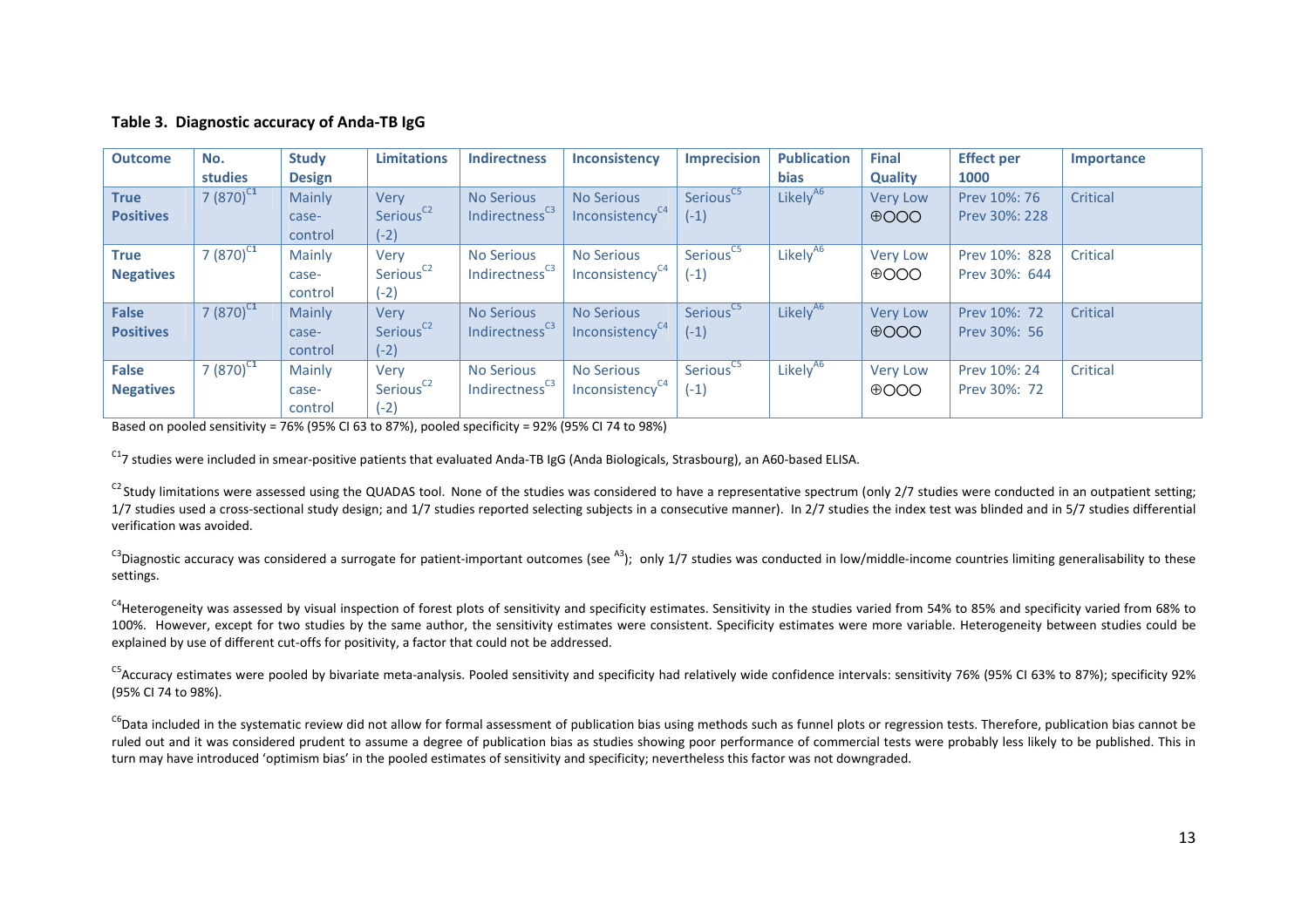| <b>Outcome</b>   | No.            | <b>Study</b>  | <b>Limitations</b>    | <b>Indirectness</b>   | Inconsistency               | <b>Imprecision</b>    | <b>Publication</b>   | <b>Final</b>    | <b>Effect per</b> | Importance |
|------------------|----------------|---------------|-----------------------|-----------------------|-----------------------------|-----------------------|----------------------|-----------------|-------------------|------------|
|                  | studies        | <b>Design</b> |                       |                       |                             |                       | <b>bias</b>          | <b>Quality</b>  | 1000              |            |
| <b>True</b>      | 4 $(700)^{D1}$ | Mainly        | Very                  | Serious <sup>D3</sup> | <b>No Serious</b>           | Very                  | Likely <sup>D6</sup> | <b>Very Low</b> | Prev 10%: 59      | Critical   |
| <b>Positives</b> |                | case-         | Serious <sup>D2</sup> | $(-1)$                | Inconsistency <sup>D4</sup> | Serious <sup>D5</sup> |                      | $\oplus$ OOO    |                   |            |
|                  |                | control       | $(-2)$                |                       |                             | $(-2)$                |                      |                 |                   |            |
| <b>True</b>      | 4 $(700)^{D1}$ | Mainly        | Very                  | Serious <sup>D3</sup> | <b>No Serious</b>           | Very                  | Likely <sup>D6</sup> | <b>Very Low</b> | Prev 10%: 819     | Critical   |
| <b>Negatives</b> |                | case-         | Serious <sup>D2</sup> | $(-1)$                | Inconsistency <sup>D4</sup> | Serious <sup>D5</sup> |                      | $\oplus$ OOO    |                   |            |
|                  |                | control       | $(-2)$                |                       |                             | $(-2)$                |                      |                 |                   |            |
| <b>False</b>     | 4 $(700)^{D1}$ | Mainly        | Very                  | Serious <sup>D3</sup> | <b>No Serious</b>           | <b>Very</b>           | Likely <sup>D6</sup> | <b>Very Low</b> | Prev 10%: 81      | Critical   |
| <b>Positives</b> |                | case-         | Serious <sup>D2</sup> | $(-1)$                | Inconsistency <sup>D4</sup> | Serious <sup>D5</sup> |                      | $\oplus$ OOO    |                   |            |
|                  |                | control       | $(-2)$                |                       |                             | $(-2)$                |                      |                 |                   |            |
| <b>False</b>     | 4 $(700)^{D1}$ | Mainly        | Very                  | Serious <sup>D3</sup> | <b>No Serious</b>           | Very                  | Likely <sup>D6</sup> | <b>Very Low</b> | Prev 10%: 41      | Critical   |
| <b>Negatives</b> |                | case-         | Serious <sup>D2</sup> | $(-1)$                | Inconsistency <sup>D4</sup> | Serious <sup>D5</sup> |                      | $\oplus$ OOO    |                   |            |
|                  |                | control       | $(-2)$                |                       |                             | $(-2)$                |                      |                 |                   |            |

Table 4. Diagnostic accuracy of Anda-TB IgG in studies of smear-negative patients (i.e. as an 'add on' test to smear microscopy)

Based on pooled sensitivity = 59% (95% CI 10 to 96%), pooled specificity = 91% (95% CI 79 to 96%)

<sup>D1</sup>Four studies were included of smear-negative patients that evaluated Anda-TB IgG (Anda Biologicals, Strasbourg), an A60-based ELISA.

<sup>D2</sup>Study limitations were assessed using the QUADAS tool. None of the studies was considered to have a representative spectrum (only one study was conducted in an outpatient setting; 2/4 studies used a cross-sectional study design; and 0/4 studies reported selecting subjects in a consecutive manner). In 1/4 studies the index test was blinded and in 1/4 studies differential verification was avoided.

 $^{D3}$ Diagnostic accuracy was considered a surrogate for patient-important outcomes (see  $^{A3}$ ). Indirectness was regarded as a greater concern if Anda-TB were used as an add-on test; this factor was therefore downgraded by one point. No studies were conducted in low/middle-income countries limiting generalizability to these settings.

<sup>D4</sup>Heterogeneity was assessed by visual inspection of forest plots of accuracy estimates. The sensitivity varied from 35 to 73% and the specificity varied from 88 to 93%. However, except for one study, sensitivity was consistent and this factor was therefore not downgraded.

<sup>D5</sup>Accuracy estimates were pooled by bivariate meta-analysis. Pooled sensitivity had very wide confidence intervals: sensitivity 59% (95% CI 10 to 96%); specificity 91% (95% CI 79 to 96%).

<sup>D6</sup>Data included did not allow for formal assessment of publication bias using methods such as funnel plots or regression tests. Therefore, publication bias cannot be ruled out and it was considered prudent to assume a degree of publication bias as studies showing poor performance of commercial tests were probably less likely to be published. This in turn may have introduced 'optimism bias' in the pooled estimates of sensitivity and specificity; nevertheless, this factor was not downgraded.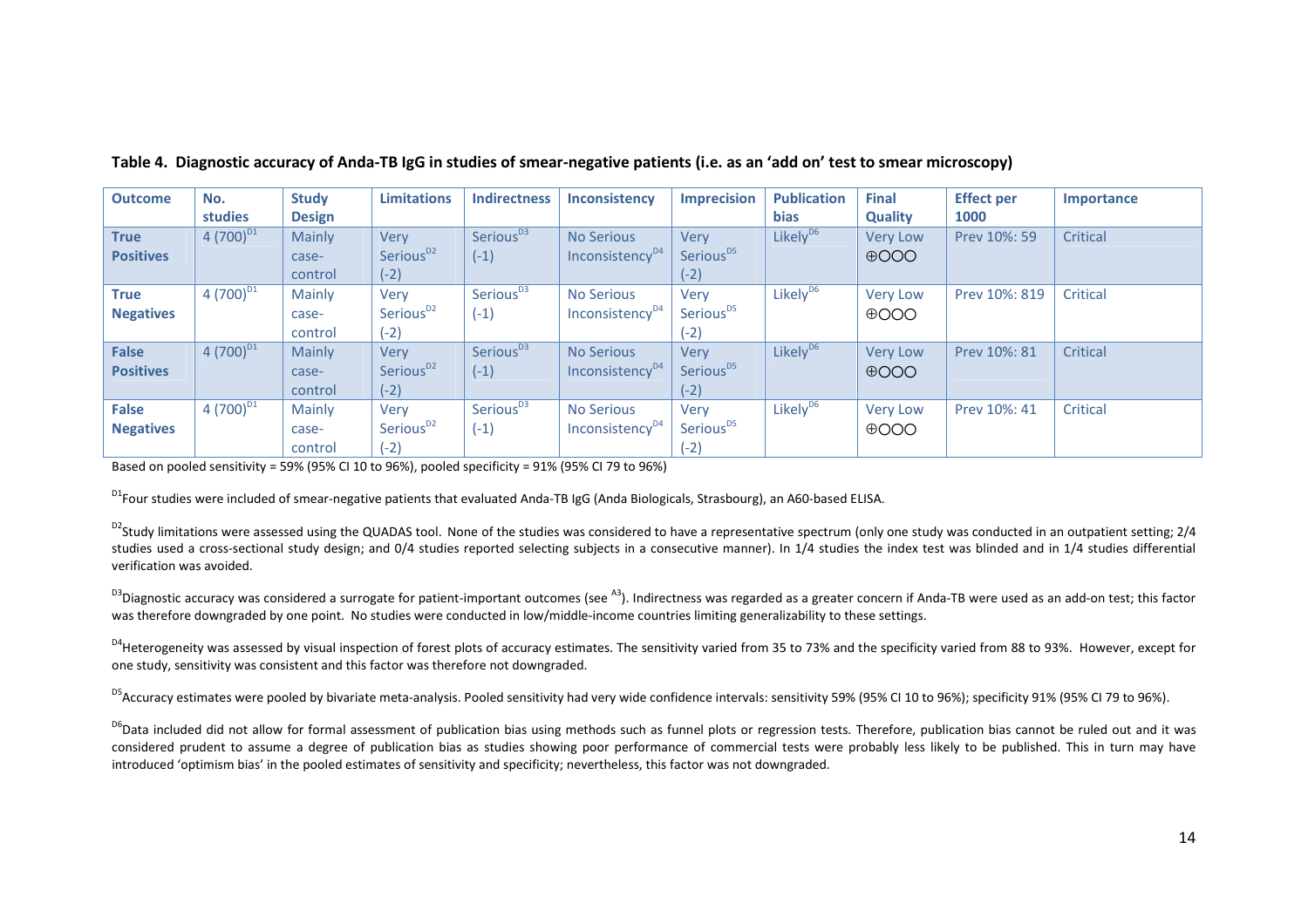# Annex 1: List of Expert Group Members

## Expert Group Meeting on Commercial Serodiagnostics Geneva, SWITZERLAND, 22 July 2010

#### Dr Richard A Adegbola

Senior Program Officer Infectious Diseases, Global Health Bill & Melinda Gates Foundation P O Box 23350 Seattle, WA 98102 USA Richard.adegbola@gatesfoundation.org

#### Dr Catharina Boehme

Foundation for New Innovative New Diagnostics (FIND) 16 Avenue de Budé 1202 Geneva Switzerland Catharina.boehme@finddiagnostics.org

#### Dr Adithya Cattamanchi

San Francisco General Hospital Pulmonary Division – Room 5K1 1001 Potrero Ave San Francisco, CA 94110 USA acattamanchi@medsfgh.ucsf.edu

#### Dr Daniela Cirillo

Head, Emerging Bacterial Pathogens Unit San Raffaele del Monte Tabor Foundation (HSR), Emerging bacterial pathogens Via Olgettina 60 20132- Milan Italy cirillo.daniela@hsr.it

#### Dr Anand Date

HIV/AIDS Care & Treatment Branch (HIV/TB) Global AIDS Program Centers for Disease Control & Prevention 1600 Clifton Road Mailstop E-04 Atlanta , GA 30333 USA adate@cdc.gov

## Dr Anne Detjen

Technical Consultant International Union Against Tuberculosis and Lung Disease, North America office 61 Broadway, Suite 1720 New York, NY 10006 USA adetjen@theunion.org

#### Dr David Dowdy

1236 3rd Ave., Apt. #3 San Francisco, CA 94122 USA david.dowdy@ucsf.edu

#### Dr Peter Godfrey-Faussett

Department of Infection & Tropical Diseases London School of Hygiene & Tropical Medicine Keppel Street WC1E 7HT - London United Kingdom pgf@lshtm.ac.uk

#### Dr Anneke C Hesseling

Professor and Director: Paediatric TB Research Program, Desmond Tutu TB Centre Department of Paediatrics and Child Health, Faculty of Health Sciences Stellenbosch University Private Bag X1 Matieland, 7602 South Africa annekeh@sun.ac.za

#### Dr Phillip Hill

McAuley Professor of International Health Director, Centre for International Health Department of preventive and Social Medicine University of Otago School of Medicine PO BOX 913, Dunedin 9054 New Zealand philip.hill@otago.ac.nz

#### Mr Oluwamayowa Joel

Communication for Development Centre 73, Ikosi Road, Ketu, Lagos State Nigeria oluwamayowajoel@gmail.com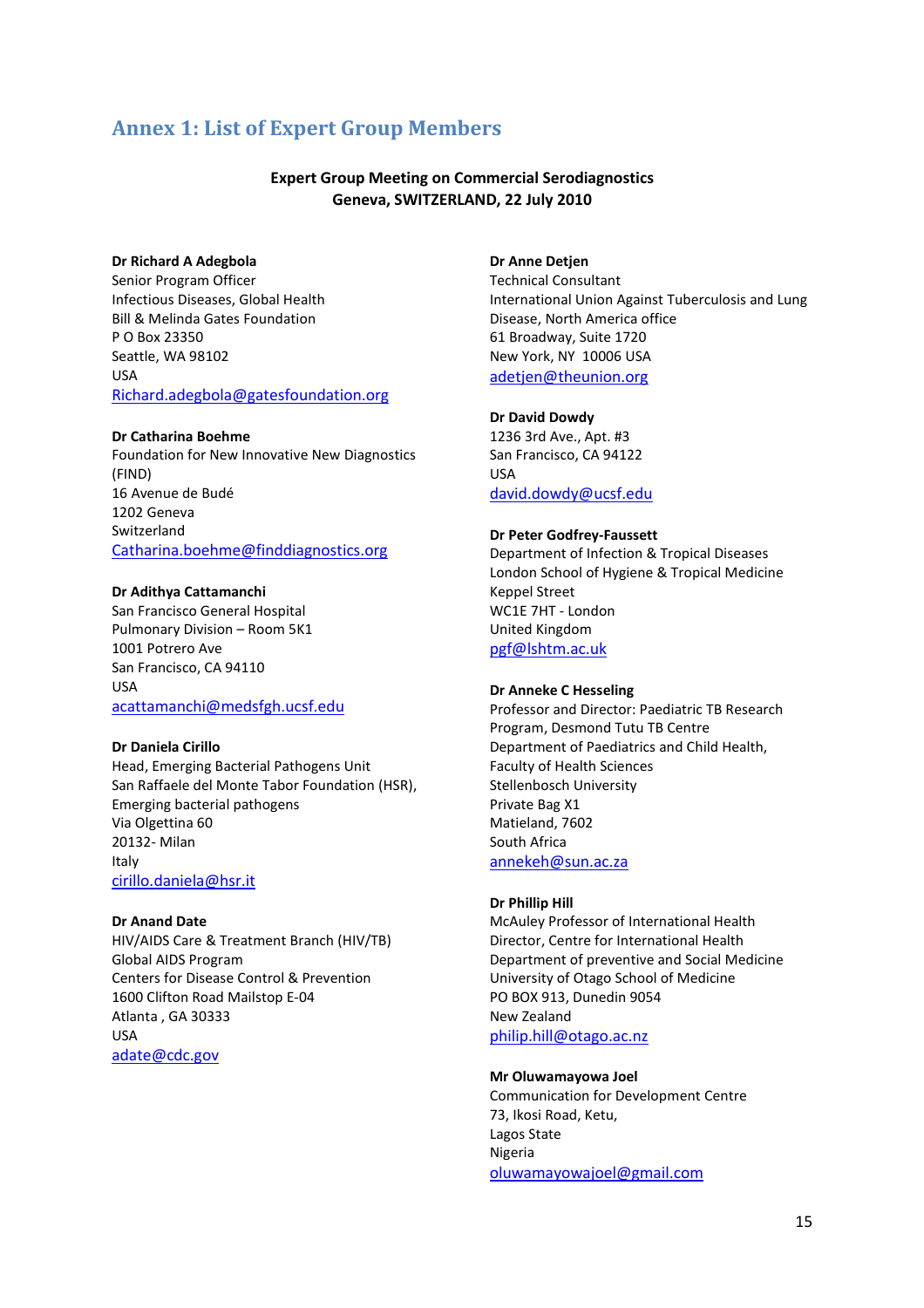#### Dr Suman Laal

Associate Professor of Pathology & Microbiology NYU Langone Medical Center c/o VA Medical Center 423 East 23rd Street, Room 18123N New York, NY 10010 USA

Suman.Laal@nyumc.org

#### Dr Philip LoBue

Associate Director for Science Division of Tuberculosis Elimination National Center for STD, HIV/AIDS, Viral Hepatitis, and TB Prevention Centers for Disease Control and Prevention 1600 Clifton Road Mailstop E-04 Atlanta, GA 30333 USA pgl5@cdc.gov

#### Dr Richard Menzies

Montreal Chest Institute Room K1.24 3650 St. Urbain St. Montreal, PQ Canada H2X 2P4 Dick.Menzies@Mcgill.ca

#### Dr John Metcalfe

Division of Pulmonary and Critical Care Medicine University of California, San Francisco Division of Epidemiology University of California, Berkeley 230 Santa Paula Ave. San Francisco, CA 94127 USA John.Metcalfe@ucsf.edu

#### Dr Rick O'Brien

Foundation for New Innovative New Diagnostics 16 Avenue de Budé 1202 Geneva Switzerland rick.obrien@finddiagnostics.org

#### Dr Madhukar Pai

McGill University Dept of Epidemiology & Biostatistics 1020 Pine Ave West Montreal, QC H3A 1A2 Canada madhukar.pai@mcgill.ca

#### Dr Holger Schünemann

Department of Clinical Epidemiology & Biostatistics McMaster University Health Sciences Centre 1200 Main Street West Hamilton Canada schuneh@mcmaster.ca

#### Dr Karen R Steingart

Physician Consultant Curry International Tuberculosis Center University of California, San Francisco 3180 18th Street, Suite 101 San Francisco, CA 94110-2028 USA

# karenst@uw.edu

## Dr Lakhbir Singh Chauhan

Deputy Director General of Health Services Ministry of Health and Family Welfare 522 "C" Wing, 5<sup>th</sup> Floor Nirman Bhavan 110011 - New Delhi India ddgtb@rntcp.org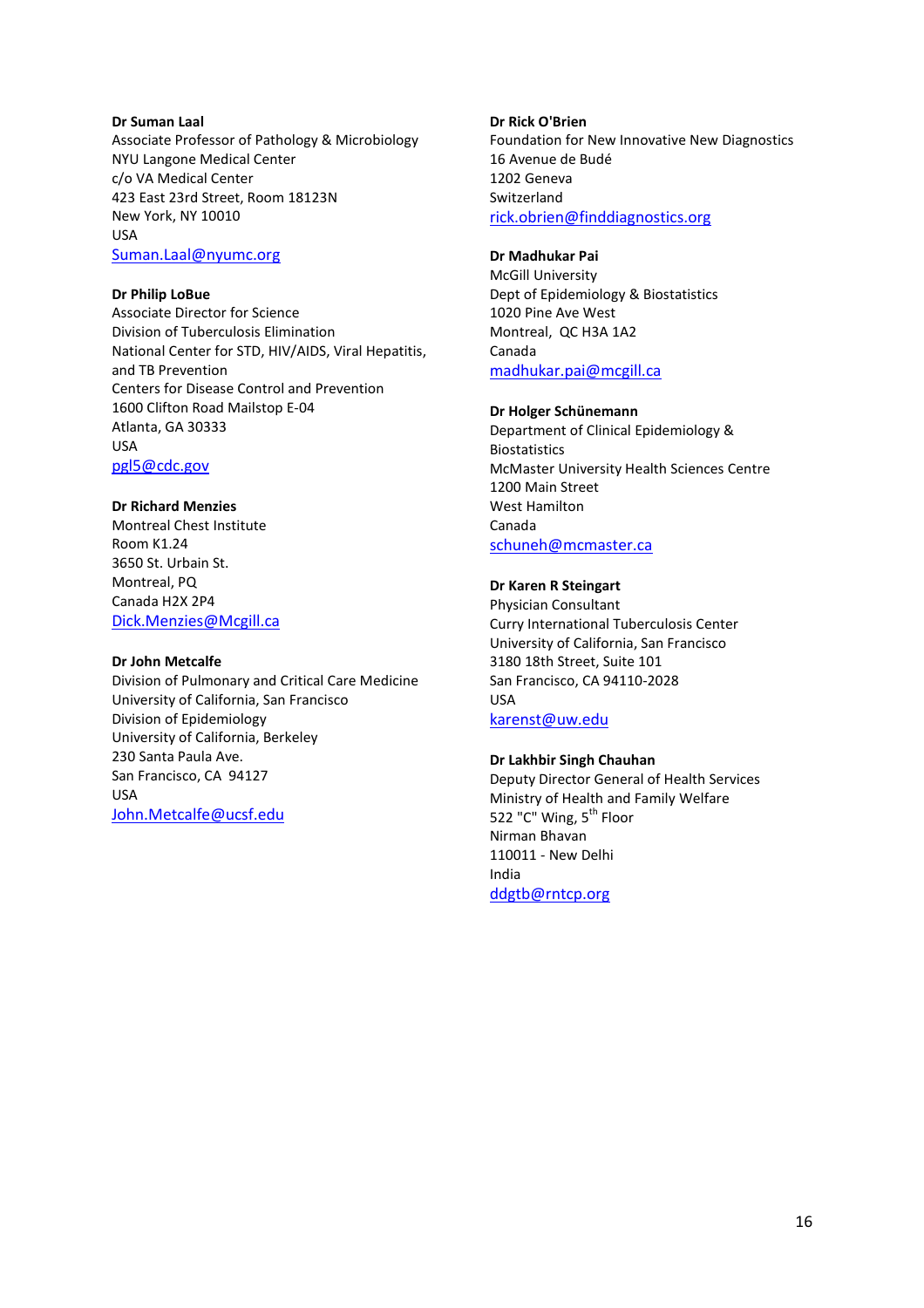## World Health Organization

## WHO-STB Staff

Dr Chris Gilpin, STB/TBL gilpinc@who.int

Mr Jean Iragena, STB/TBL iragenaj@who.int

Dr Regina Kulier, Secretariat, GRC kulierr@who.int

Dr Christian Lienhardt, TBP lienhardtc@who.int

Dr Fuad Mirzayev, STB/TBL mirzayevf@who.int

Dr Mario Raviglione, Director STB raviglionem@who.int

Dr Karin Weyer STB/TBL weyerk@who.int

Dr Matteo Zignol, STB/TBS zignolm@who.int

## WHO/TDR

Dr Luis Cuevas cuevasl@who.int

Dr Jane Cunningham cunninghamj@who.int

Dr Andy Ramsay ramsaya@who.int

Dr Soumya Swaminathan swaminathans@who.int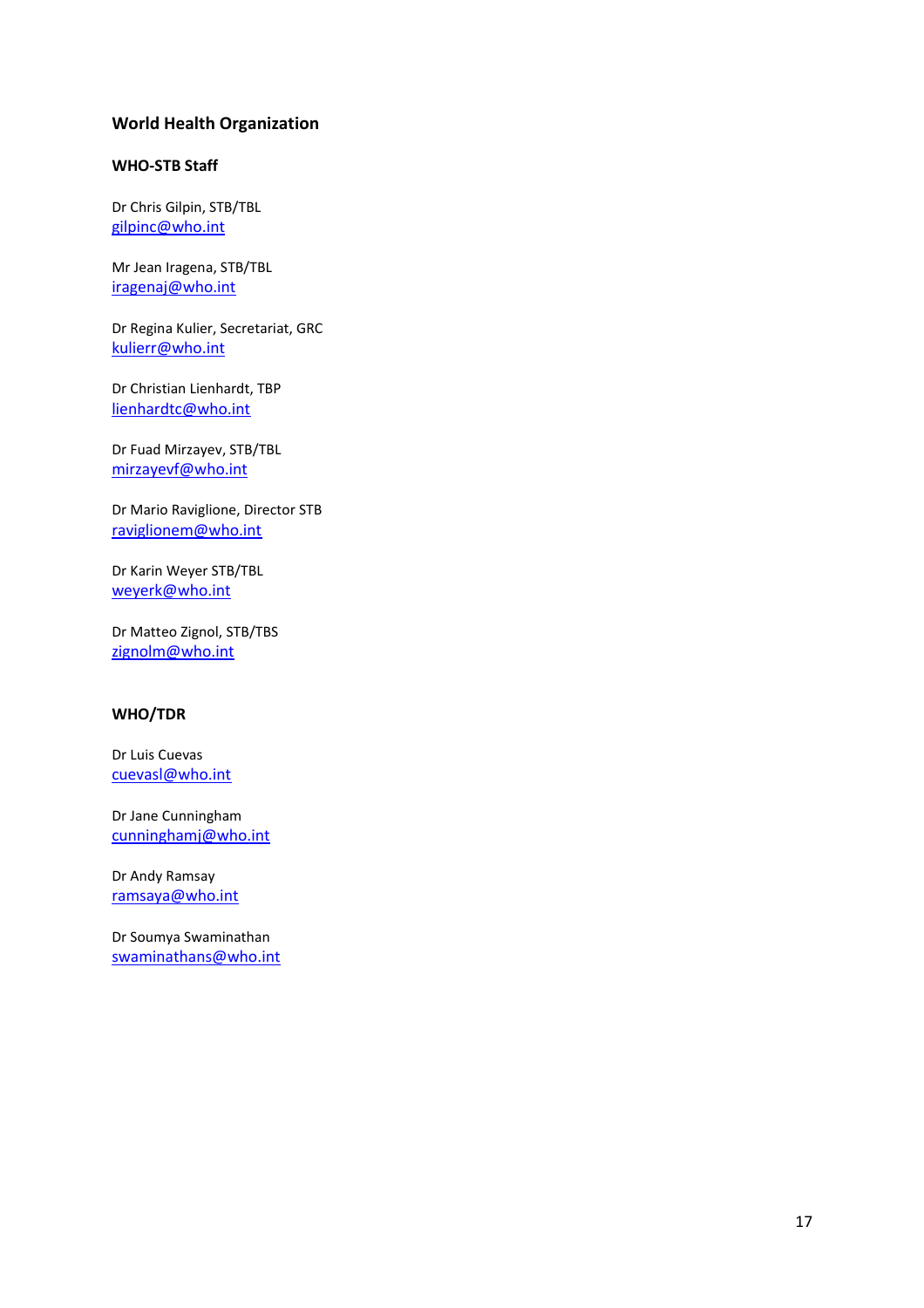# Annex 2: List of STAG-TB members

## 10th Meeting Strategic and Technical Advisory Group for Tuberculosis (STAG-TB)

27-29 September 2010, WHO Headquarters, Geneva, Switzerland

Dr Salah Al Awaidy Director Department of Communicable Disease Surveillance & Control Oman

Dr Kenneth Castro Director, Division of TB Elimination Centers for Disease Control and Prevention USA

## Dr Jeremiah Muhwa Chakaya (STAG-TB Chair) Technical Expert National Leprosy and TB Programme

Ministry of Health Kenya

## Ms Lucy Chesire

TB Advocacy Adviser Kenya AIDS NGOs Consortium **KANCO** Kenya

## Dr Elizabeth Corbett

Reader in Infectious and Tropical Diseases London School of Tropical Medicine & Hygiene and MLW Research Programme Malawi

Dr Charles L. Daley

Head, Division of Mycobacterial and Respiratory Infections National Jewish Health USA

# Dr Pamela Das

Executive Editor The Lancet United Kingdom

## Prof. Francis Drobniewski

Director, Health Protection Agency National Mycobacterium Reference Unit Institute for Cell and Molecular Sciences, United Kingdom

# Dr Wafaa El-Sadr

CIDER Mailman School of Public Health Columbia University USA

Dr Paula I. Fujiwara

(STAG-TB Vice Chair) Director, Department of HIV and Senior Advisor The Union France

## Dr Yuthichai Kasetjaroen

Director Bureau of Tuberculosis Ministry of Health Thailand

## Prof Vladimir Malakhov

National Center for External Quality Assessment in Laboratory Testing Russian Federation

## Dr Mao Tan Eang

Advisor to the Minister of Health Director, National Center for Tuberculosis and Leprosy Control Ministry of Health Cambodia

## Dr Giovanni Battista Migliori

Director WHO Collaborating Centre for Tuberculosis and Lung Diseases Fondazione Salvatore Maugeri Italy

## Dr Megan Murray

Associate Professor of Epidemiology Department of Epidemiology Harvard University School of Public Health USA

# Dr Yogan Pillay

Deputy Director General Strategic Health Programmes Department of Health South Africa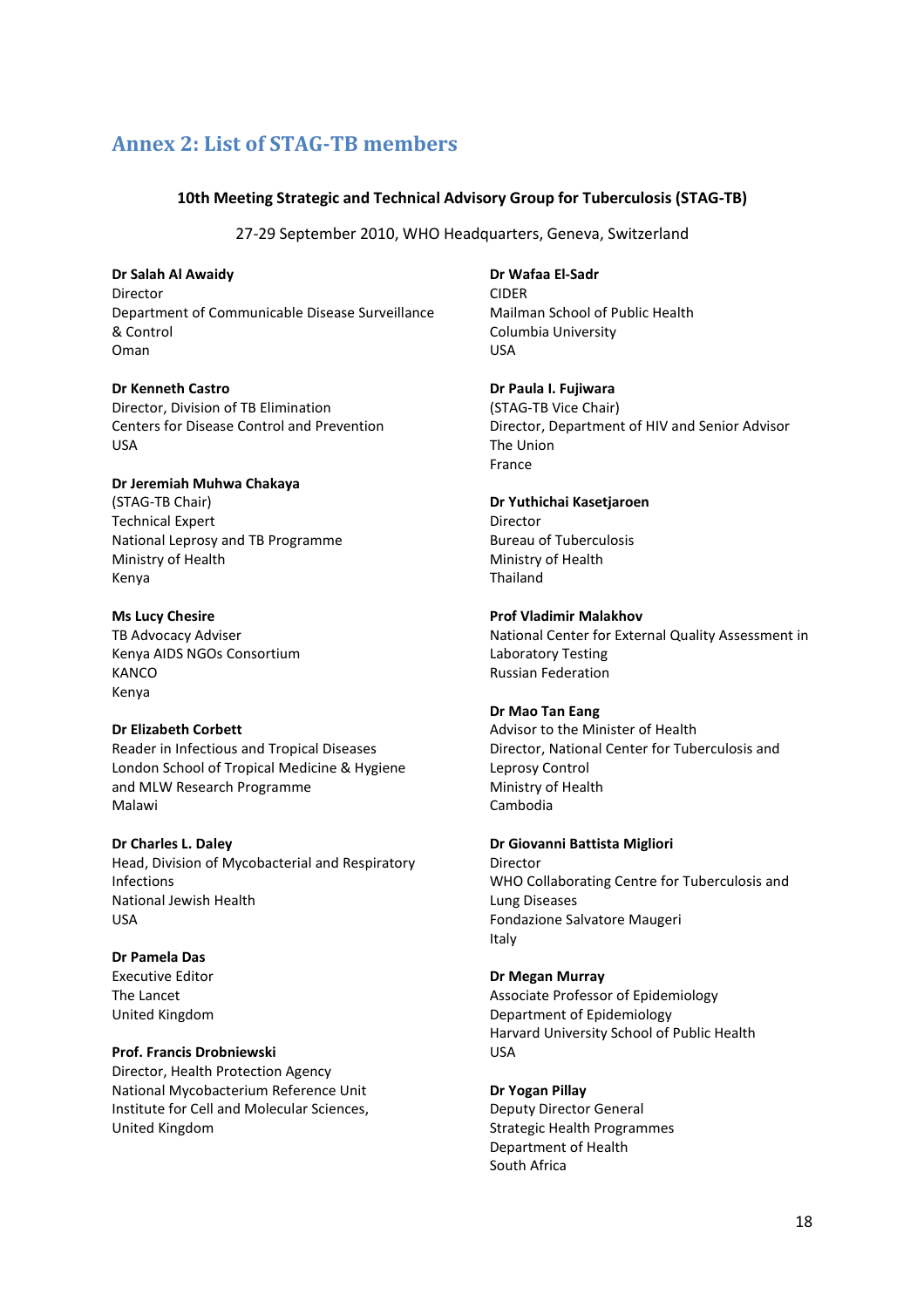Dr Ren Minghui Director-General Department of International Cooperation Ministry of Health People's Republic of China

# Dr Rajendra Shukla

(unable to attend) Joint Secretary Ministry of Health & Family Welfare India

# Dr Pedro Guillermo Suarez

TB & TB-HIV/AIDS Division Center for Health Services Management Sciences for Health USA

#### Dr Marieke van der Werf

Head, Unit Research, Senior Epidemiologist KNCV Tuberculosis Foundation The Netherlands

# Dr Rosalind G. Vianzon

National TB Programme Manager National Center for Disease Control and Prevention Department of Health Philippines

## Dr Tido Von Schön-Angerer

Campaign for Access to Essential Medicines Medicins Sans Frontieres Switzerland